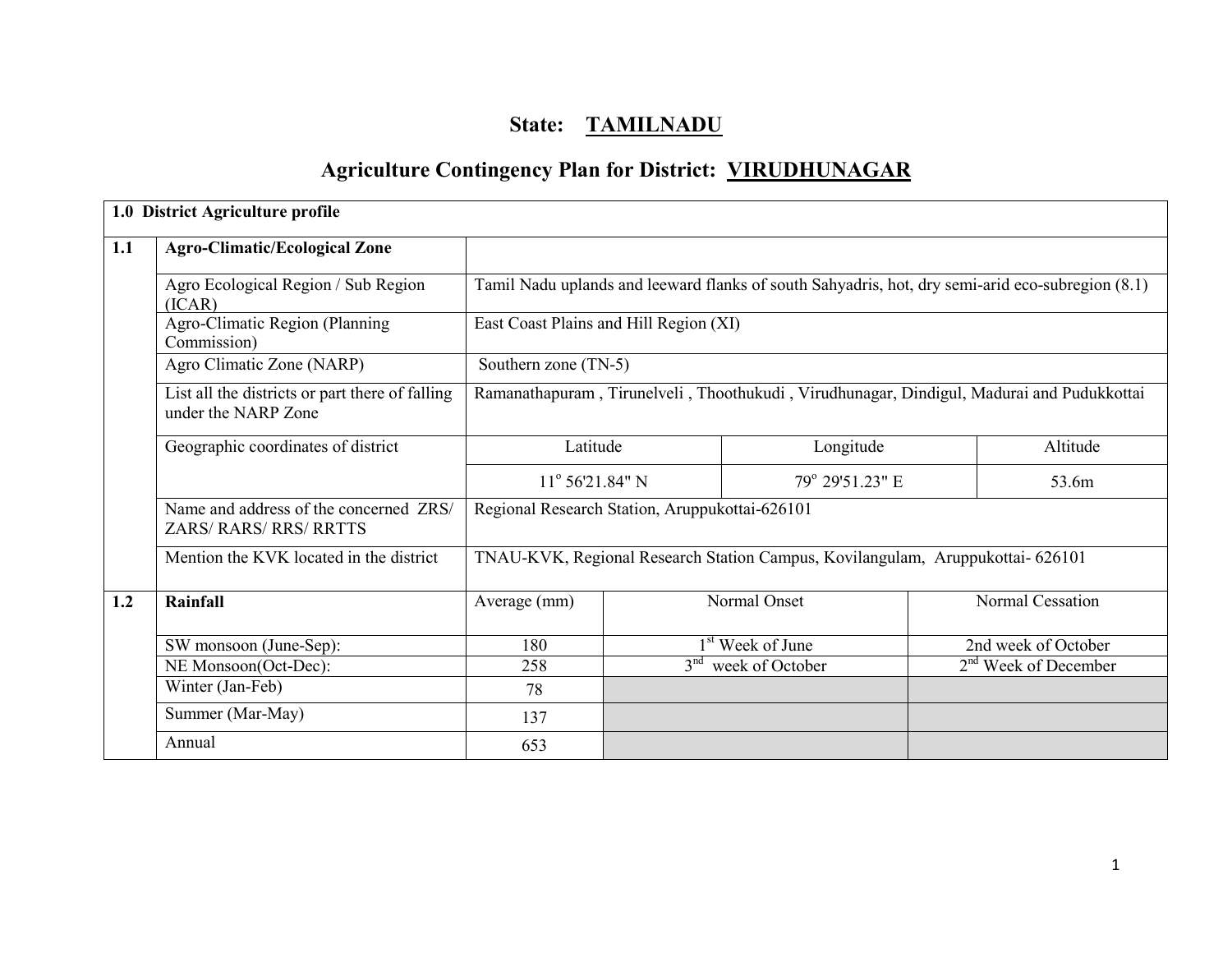| 1.3 | Land use<br>pattern of the<br>district (latest<br>statistics) | Geographical<br>area | Forest<br>area | Land under<br>non-<br>agricultural use | Permanent<br>pastures | Cultivable<br>wasteland | Land under<br>Misc. tree<br>crops and<br>groves | Barren and<br>uncultivable<br>land | Current<br>Fallows | Other<br>fallows |
|-----|---------------------------------------------------------------|----------------------|----------------|----------------------------------------|-----------------------|-------------------------|-------------------------------------------------|------------------------------------|--------------------|------------------|
|     | Area (' 000 ha)                                               | 424.3                | 26.5           | 70.5                                   | 0.8                   | 9.6                     | 6.6                                             | 4.5                                | 15.2               | 160.6            |

| 1, 4 | <b>Major Soils</b>           | Area ('000ha)    | Percent $(\% )$ of total |
|------|------------------------------|------------------|--------------------------|
|      | Deep Black                   | 193.3            | 65.7                     |
|      | Deep Red                     | 65.0             | 15.3                     |
|      | <b>Shallow Black</b>         | 6.6              | 1.6                      |
|      | Shallow Red                  | 36.2             | 8.6                      |
|      | Misc/WB/Settlement           | 37.6             | 8.9                      |
| 1.5  | <b>Agricultural land use</b> | Area $(000'$ ha) | Cropping Intensity       |
|      | Net sown area                | 137.3            |                          |
|      | Area sown more than once     | 3.6              | 102.6                    |
|      | Gross cropped area           | 140.9            |                          |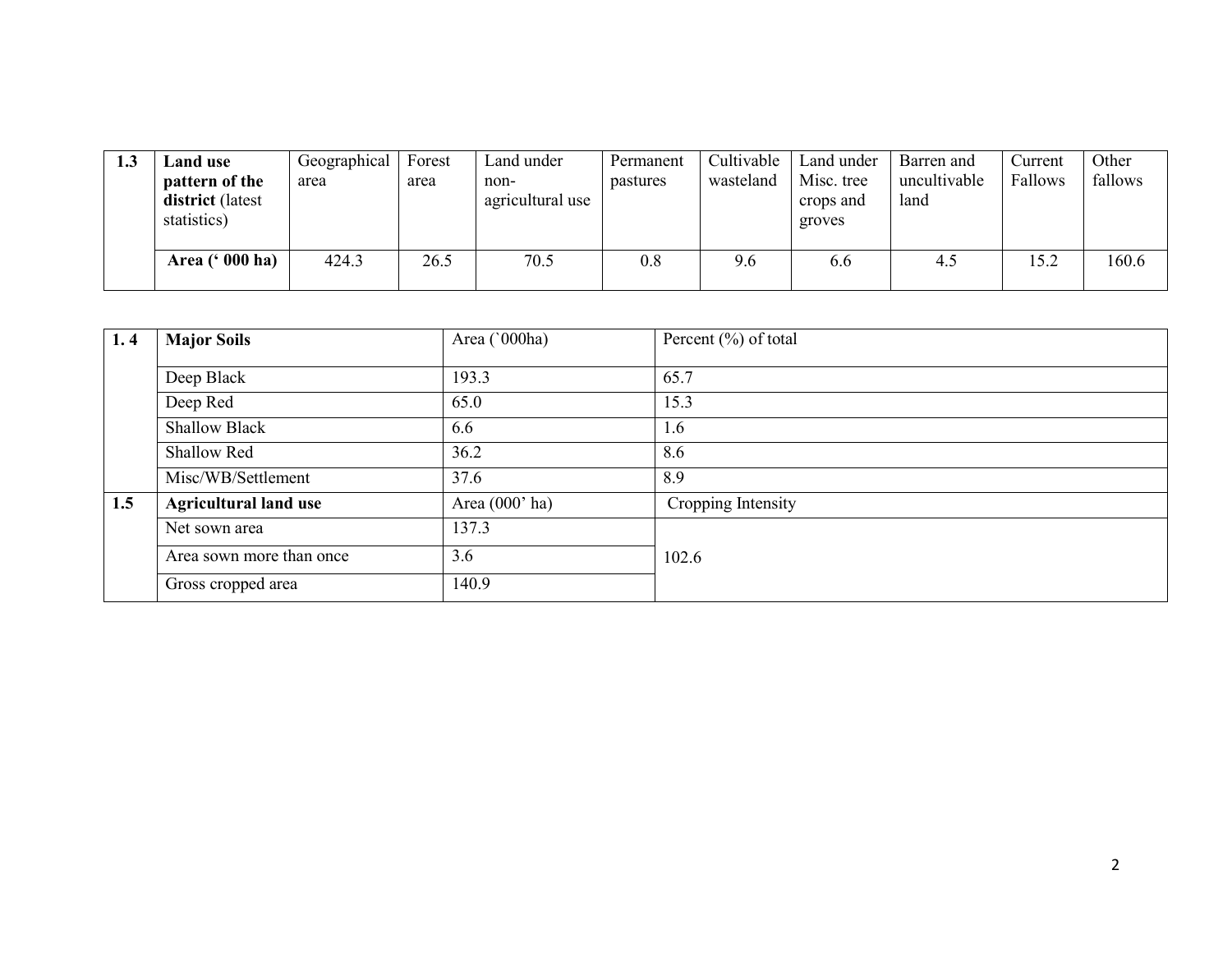| <b>Irrigation</b>                | Area (000' ha)           |                                 |                                |                          |  |  |  |
|----------------------------------|--------------------------|---------------------------------|--------------------------------|--------------------------|--|--|--|
| Net irrigated area               |                          |                                 | 59.3                           |                          |  |  |  |
| Gross irrigated area             |                          | 63.8                            |                                |                          |  |  |  |
| Rainfed area                     |                          | 77.9                            |                                |                          |  |  |  |
| <b>Sources of Irrigation</b>     | Number                   | Area (' 000 ha)<br>24.0<br>36.5 |                                | Percent $(\% )$          |  |  |  |
| Canals                           |                          |                                 |                                | $\blacksquare$           |  |  |  |
| Tanks                            | 997                      |                                 |                                | 41.2                     |  |  |  |
| Open wells                       | 35659                    |                                 |                                | 58.3                     |  |  |  |
| Bore wells                       | $\blacksquare$           |                                 | $\overline{\phantom{a}}$       | $\blacksquare$           |  |  |  |
| Lift irrigation                  | $\overline{\phantom{a}}$ |                                 | $\blacksquare$                 | $\overline{\phantom{a}}$ |  |  |  |
| Other sources                    | $\overline{\phantom{a}}$ | $\blacksquare$                  |                                | $\blacksquare$           |  |  |  |
| Total                            | $\overline{a}$           |                                 | 60.5                           | 100.0                    |  |  |  |
| Pumpsets                         | $\overline{\phantom{a}}$ |                                 | $\blacksquare$                 | $\overline{\phantom{a}}$ |  |  |  |
| Micro-irrigation                 | $\blacksquare$           |                                 | $\blacksquare$                 | $\overline{\phantom{a}}$ |  |  |  |
| Groundwater availability and use | No. of Blocks            | $%$ area                        |                                | Quality of water         |  |  |  |
| Over exploited                   | Nil                      | $\blacksquare$                  |                                | 71% Good                 |  |  |  |
| Critical                         | $\overline{2}$           | 18.2                            | 25% medium saline<br>4% saline |                          |  |  |  |
| Semi-critical                    | $\overline{4}$           | 36.4                            |                                |                          |  |  |  |
| Safe                             | 5                        | 45.5                            |                                |                          |  |  |  |
| Wastewater availability and use  | Data not available       | $\blacksquare$                  |                                |                          |  |  |  |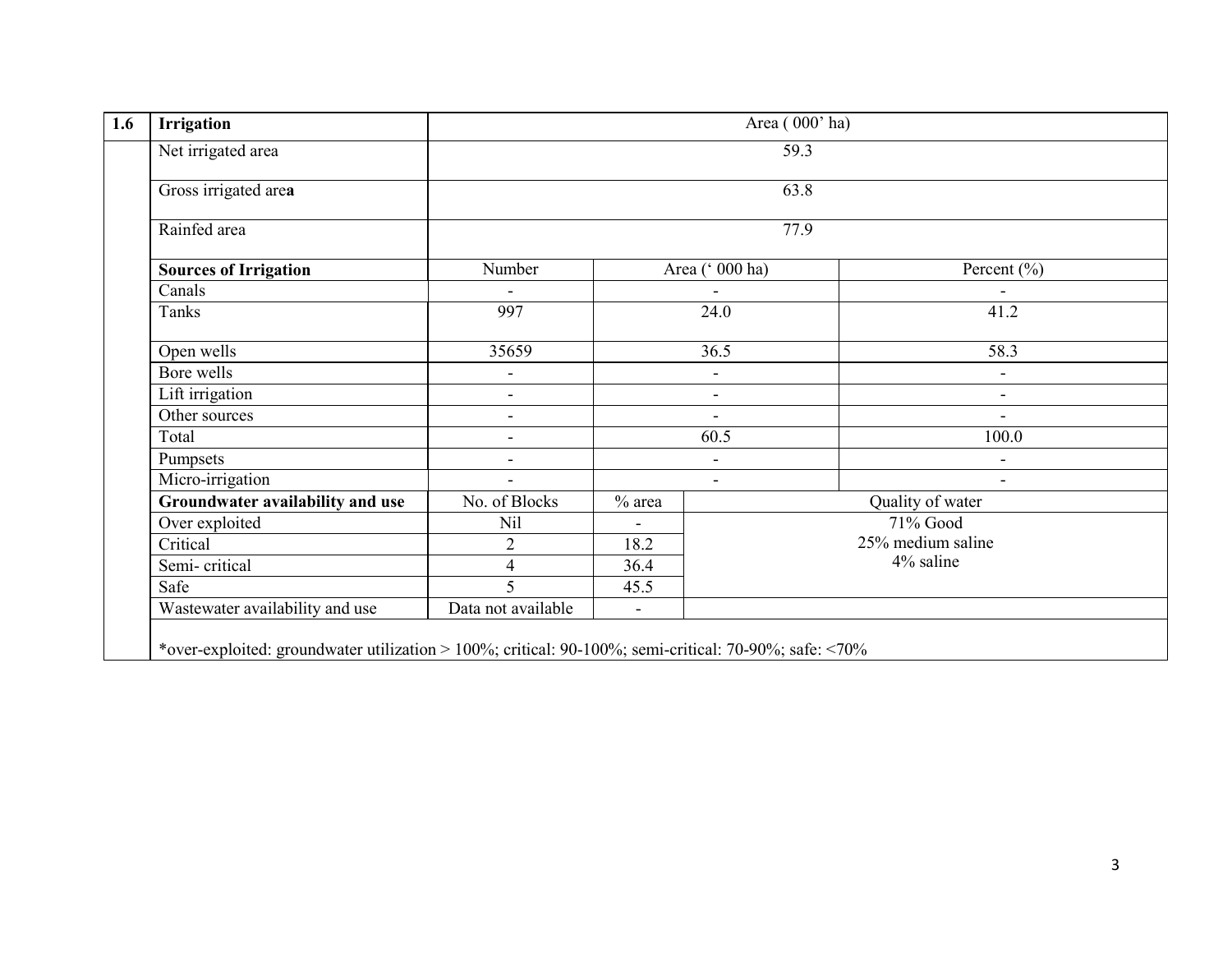Area under major field crops & horticulture etc.

| <b>Major Field Crops cultivated</b> |                   |                   |                  | Area ('000ha)       |                |              |  |  |  |  |
|-------------------------------------|-------------------|-------------------|------------------|---------------------|----------------|--------------|--|--|--|--|
|                                     |                   | <b>Kharif</b>     |                  | Rabi                | <b>Summer</b>  | <b>Total</b> |  |  |  |  |
|                                     | <b>Irrigated</b>  | Rainfed           | <b>Irrigated</b> | Rainfed             |                |              |  |  |  |  |
| Paddy                               | 11                |                   | 24.3             | 1.3                 | 2.5            | 28.2         |  |  |  |  |
| Maize                               | 2.4               | 5.0               | 3.7              | 2.0                 | $\sim$         | 13.2         |  |  |  |  |
| Green gram                          | 0.05              | 4.1               | 0.05             | 6.2                 | $\blacksquare$ | 10.4         |  |  |  |  |
| Sorghum                             | 0.09              | 1.9               | 0.1              | 7.2                 | $\blacksquare$ | 9.3          |  |  |  |  |
| Cotton                              | $\overline{0.9}$  | $\overline{4.0}$  | 1.1              | 2.6                 | $\overline{a}$ | 8.7          |  |  |  |  |
| Groundnut                           | $\overline{0.3}$  | 4.4               | 1.2              | 1.7                 | $\overline{a}$ | 7.7          |  |  |  |  |
| Horticulture crops - Fruits         |                   |                   |                  | Total area ('000ha) |                |              |  |  |  |  |
| Mango                               | 2.4               |                   |                  |                     |                |              |  |  |  |  |
| Banana                              |                   | $\overline{0.9}$  |                  |                     |                |              |  |  |  |  |
| Guava                               | 0.6               |                   |                  |                     |                |              |  |  |  |  |
| Sapota                              | 0.5               |                   |                  |                     |                |              |  |  |  |  |
| Lemon                               | $\overline{0.3}$  |                   |                  |                     |                |              |  |  |  |  |
| Horticultural crops - Vegetables    |                   | <b>Total area</b> |                  |                     |                |              |  |  |  |  |
| Onion                               |                   |                   |                  | 1.3                 |                |              |  |  |  |  |
| Tomato                              |                   |                   |                  | $\overline{0.2}$    |                |              |  |  |  |  |
| <b>Brinjal</b>                      |                   |                   |                  | $\overline{0.2}$    |                |              |  |  |  |  |
| Bhendi                              |                   |                   |                  | $\overline{0.1}$    |                |              |  |  |  |  |
| Colacasia                           |                   |                   |                  | 0.05                |                |              |  |  |  |  |
| <b>Medicinal and Aromatic crops</b> | <b>Total area</b> |                   |                  |                     |                |              |  |  |  |  |
| Medicinal and Aromatic crops        | $\mathbf{r}$      |                   |                  |                     |                |              |  |  |  |  |
| <b>Plantation crops</b>             | <b>Total area</b> |                   |                  |                     |                |              |  |  |  |  |
| Coconut                             | 8.9               |                   |                  |                     |                |              |  |  |  |  |
| <b>Fodder crops</b>                 |                   | <b>Total area</b> |                  |                     |                |              |  |  |  |  |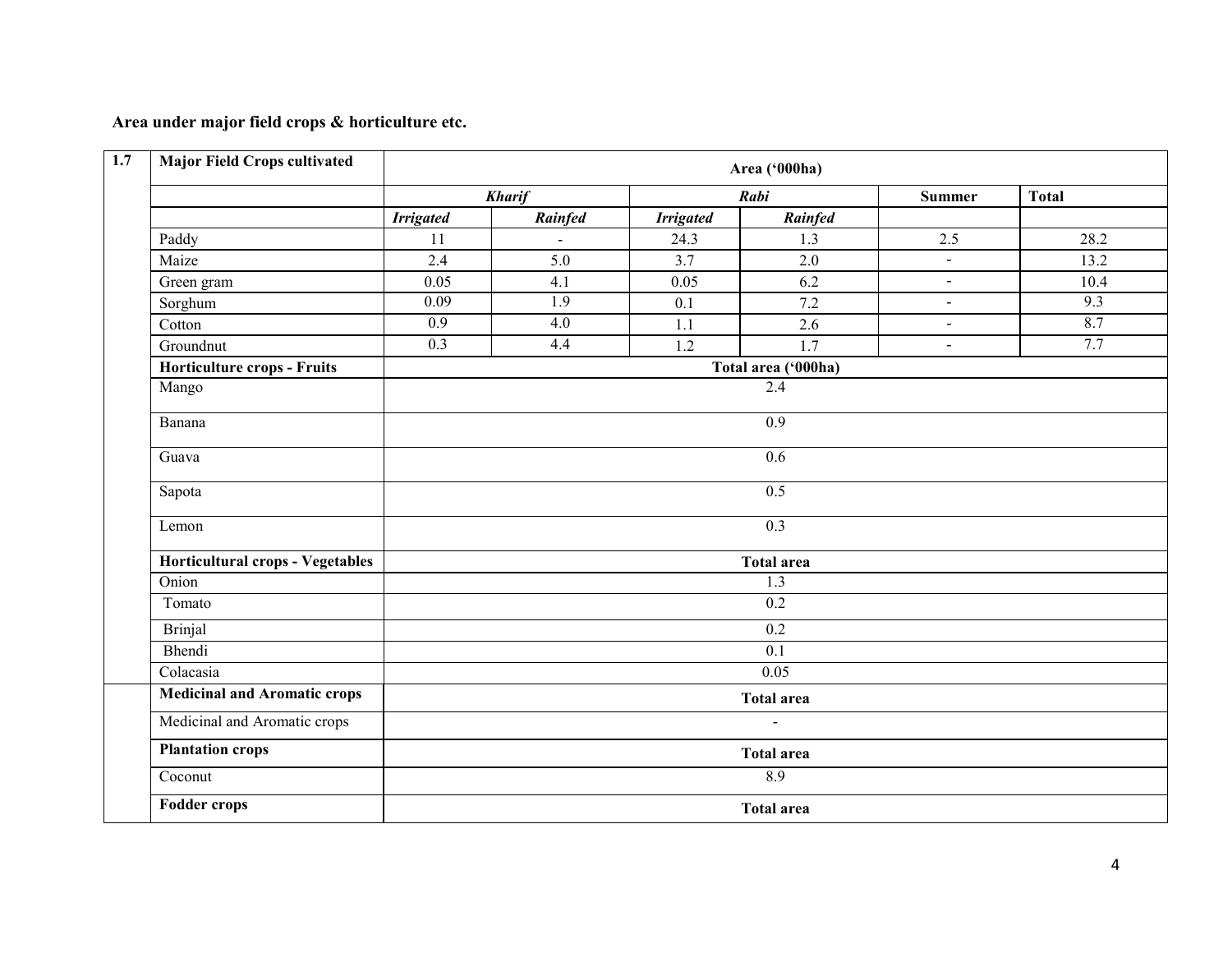|  | Fodder sorghum         | . .                      |
|--|------------------------|--------------------------|
|  | Others (CNH)           | 0.2                      |
|  | Total fodder crop area | 7.4                      |
|  | <b>Grazing land</b>    | $\overline{\phantom{0}}$ |
|  | Sericulture etc        | $\overline{\phantom{0}}$ |

| 1.8 | Livestock                                         | <b>Male ('000)</b>       | Female ('000) | <b>Total ('000)</b>      |
|-----|---------------------------------------------------|--------------------------|---------------|--------------------------|
|     | Non descriptive cattle(local low<br>yielding)     | 35.0                     | 63.5          | 98.6                     |
|     | Crossbred cattle                                  | 31.1                     | 151.2         | 182.4                    |
|     | Non descriptive buffaloes (Local<br>Low yielding) | 6.8                      | 14.0          | 20.8                     |
|     | Graded buffaloes                                  |                          |               |                          |
|     | Total Cattle Population                           |                          |               | 444.8                    |
|     | Goat                                              |                          |               | 362.2                    |
|     | Sheep                                             |                          |               | 14.0                     |
|     | Others (camel, Pig, Yak etc.)                     |                          |               |                          |
|     | Commercial dairy farms (No)                       | $\overline{\phantom{m}}$ | --            | $-\!$ $-$                |
| 1.9 | Poultry                                           | No. of farms             |               | Total No of birds ('000) |
|     | Commercial                                        | --                       |               | 890571                   |
|     | Backyard                                          | --                       |               | $\overline{\phantom{m}}$ |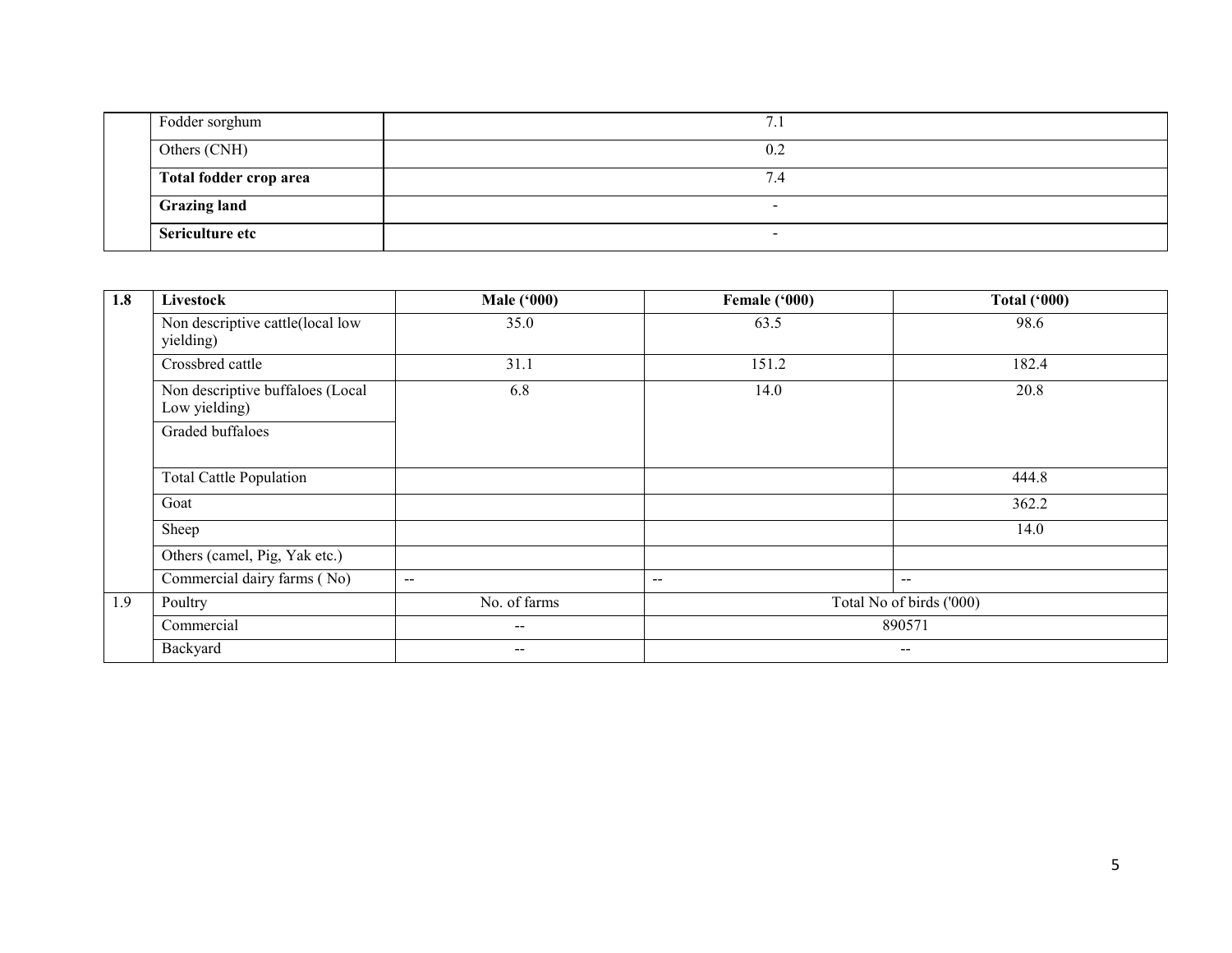| <b>Fisheries</b>                                                    |                            |                                             |                    |                                           |                                                               |                        |  |
|---------------------------------------------------------------------|----------------------------|---------------------------------------------|--------------------|-------------------------------------------|---------------------------------------------------------------|------------------------|--|
| A. Capture                                                          |                            |                                             |                    |                                           |                                                               |                        |  |
| i. Marine (Data Source:<br><b>Fisheries Department)</b>             | No. of<br><b>Fishermen</b> | <b>Boats</b>                                |                    |                                           | <b>Nets</b>                                                   |                        |  |
|                                                                     |                            | Mechanized                                  | Non-<br>Mechanized | Mechanized<br>(Trawl nets, Gill)<br>nets) | Non-<br>Mechanized<br>(Shore Seines)<br>stake & trap<br>nets) |                        |  |
| ii. Inland (Data Source:                                            |                            | No. Farmer Owned Ponds<br>No. of Reservoirs |                    |                                           | No. of Village tanks                                          |                        |  |
| <b>Fisheries Department</b> )                                       |                            |                                             |                    | 4                                         |                                                               |                        |  |
| <b>B.</b> Culture                                                   |                            |                                             |                    |                                           |                                                               |                        |  |
|                                                                     | Water Spread Area (ha)     |                                             |                    | Yield (t/ha)                              |                                                               | Production ('000 tons) |  |
| i. Brackish Water (Data<br>Source: MPEDA / Fisheries<br>Department) |                            |                                             |                    | --                                        |                                                               | --                     |  |
| ii. Fresh Water (Data Source:<br><b>Fisheries Department)</b>       | 32071.2                    |                                             |                    | -                                         |                                                               | 15492.22               |  |
| Others                                                              |                            |                                             |                    |                                           |                                                               | --                     |  |

## 1.11 Production and Productivity of major crops (Average of last 3 years: 2006, 07, 08)

| 1.11 | Name of crop                        | <b>Kharif</b>            |                          |                          | Rabi                     |                          | <b>Summer</b>            |                       | <b>Total</b>            |  |
|------|-------------------------------------|--------------------------|--------------------------|--------------------------|--------------------------|--------------------------|--------------------------|-----------------------|-------------------------|--|
|      |                                     | Production<br>(000 t)    | Productivity<br>(kg/ha)  | Production<br>(000 t)    | Productivity<br>(kg/ha)  | Production<br>(000 t)    | Productivity<br>(kg/ha)  | Production<br>(000 t) | Productivity<br>(kg/ha) |  |
|      | Paddy                               |                          | -                        | $\overline{\phantom{a}}$ | $\overline{\phantom{0}}$ | $\overline{\phantom{a}}$ | $\overline{\phantom{0}}$ | 96.1                  | 3778                    |  |
|      | Maize                               |                          |                          | $\overline{\phantom{0}}$ | $\overline{\phantom{0}}$ | $\overline{\phantom{0}}$ | $\overline{\phantom{0}}$ | 37.7                  | 3691                    |  |
|      | Green gram                          | $\overline{\phantom{a}}$ | $\overline{\phantom{0}}$ | $\overline{\phantom{a}}$ | $\overline{\phantom{a}}$ | $\overline{\phantom{a}}$ | $\overline{\phantom{a}}$ | 0.7                   | 595                     |  |
|      | Sorghum                             |                          | $\overline{\phantom{0}}$ | $\overline{\phantom{a}}$ | $\overline{\phantom{a}}$ | $\overline{\phantom{a}}$ | $\overline{\phantom{a}}$ | 6.0                   | 827                     |  |
|      | Cotton                              | $\overline{\phantom{0}}$ | $\overline{\phantom{0}}$ | $\overline{\phantom{a}}$ | $\overline{\phantom{a}}$ | $\overline{\phantom{a}}$ | $\sim$                   | 16.9                  | 261                     |  |
|      | Groundnut                           | $\overline{\phantom{0}}$ | $\overline{\phantom{0}}$ | $\overline{\phantom{a}}$ | $\overline{\phantom{a}}$ | $\overline{\phantom{a}}$ | $\sim$                   | 9.0                   | 3613                    |  |
|      | <b>Major Horticultural</b><br>crops |                          |                          |                          |                          |                          |                          |                       |                         |  |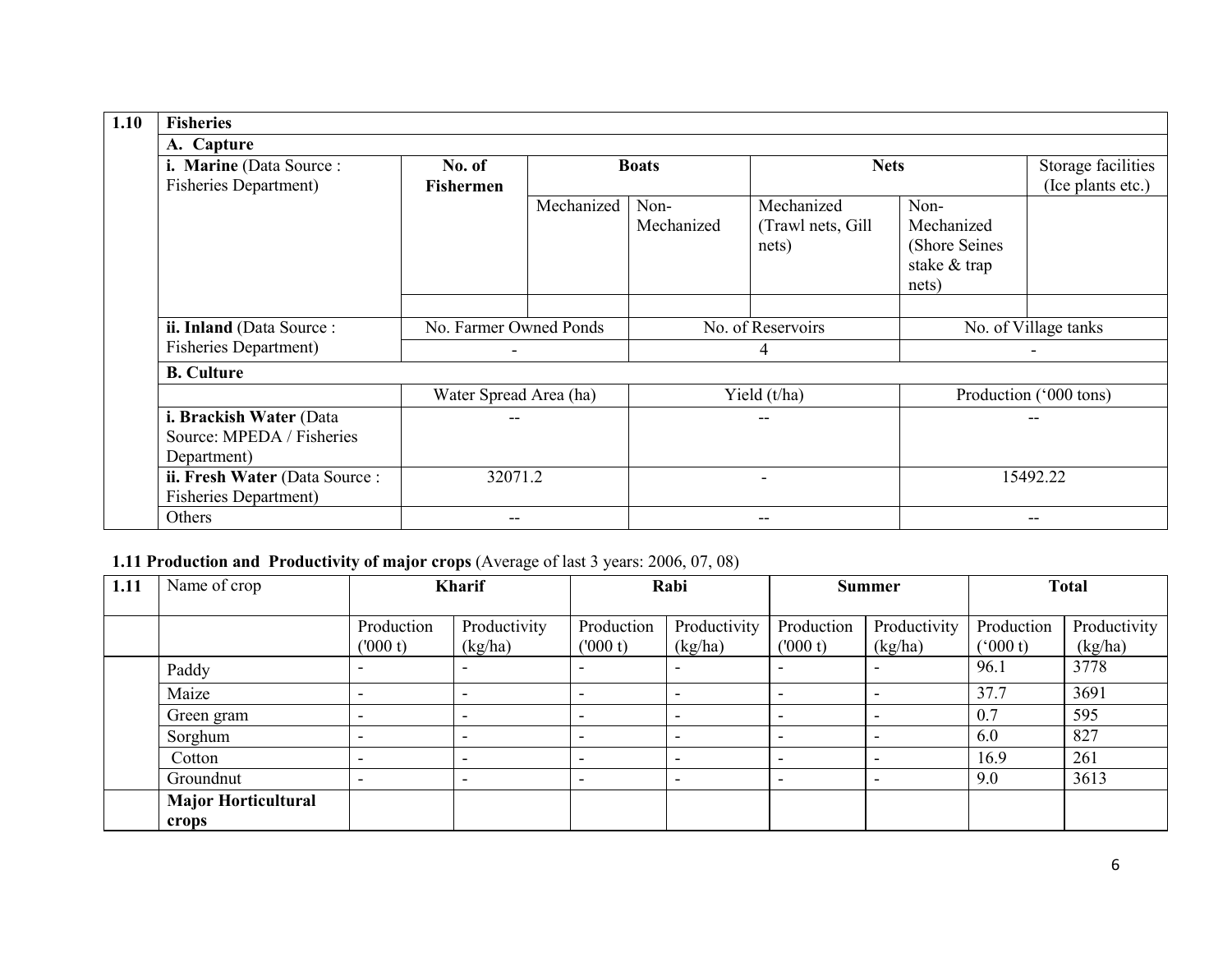|      | Mango          |                          |                          |                          |   | 11.7                  | 65171 |
|------|----------------|--------------------------|--------------------------|--------------------------|---|-----------------------|-------|
|      | Banana         |                          |                          |                          |   | 45.6                  | 35414 |
|      | Guava          | $\overline{\phantom{0}}$ | $\overline{\phantom{0}}$ | $\overline{\phantom{0}}$ | - | $\overline{ }$<br>7.5 | 11857 |
|      | Onion          |                          |                          | $\overline{\phantom{a}}$ |   | 5.0                   | 4313  |
|      | Tomato         |                          |                          |                          |   | 2.5                   | 9318  |
|      | <b>Brinjal</b> |                          |                          | $\overline{\phantom{0}}$ | - | 1.8                   | 7667  |
| Othe | Bhendi         |                          |                          |                          |   | 0.7                   | 5015  |
| rs   |                |                          |                          |                          |   |                       |       |

| 1.13 | What is the major contingency the district is prone to? (Tick mark and<br>mention years if known during the last 10 year period) | Regular                  | Occasional               | <b>None</b>              |
|------|----------------------------------------------------------------------------------------------------------------------------------|--------------------------|--------------------------|--------------------------|
|      | Drought                                                                                                                          |                          | $\overline{\phantom{a}}$ | $\blacksquare$           |
|      | Flood                                                                                                                            | $\overline{\phantom{a}}$ | $\overline{\phantom{a}}$ |                          |
|      | Cyclone                                                                                                                          | $\overline{\phantom{a}}$ | $\overline{\phantom{a}}$ |                          |
|      | Hail storm                                                                                                                       | $\overline{\phantom{a}}$ | $\blacksquare$           |                          |
|      | Heat wave                                                                                                                        | $\sqrt{ }$               |                          |                          |
|      | Cold wave                                                                                                                        | $\overline{\phantom{a}}$ |                          |                          |
|      | Frost                                                                                                                            | $\blacksquare$           | $\overline{\phantom{0}}$ |                          |
|      | Sea water intrusion                                                                                                              | $\overline{\phantom{a}}$ | $\overline{\phantom{0}}$ |                          |
|      | Pests and diseases (specify)<br><b>YMV</b> in Pulses<br>Leaf folder in Paddy                                                     | $\mathcal{N}$            | $\overline{\phantom{0}}$ | $\overline{\phantom{0}}$ |
|      | Wind                                                                                                                             | $\overline{\phantom{a}}$ | -                        |                          |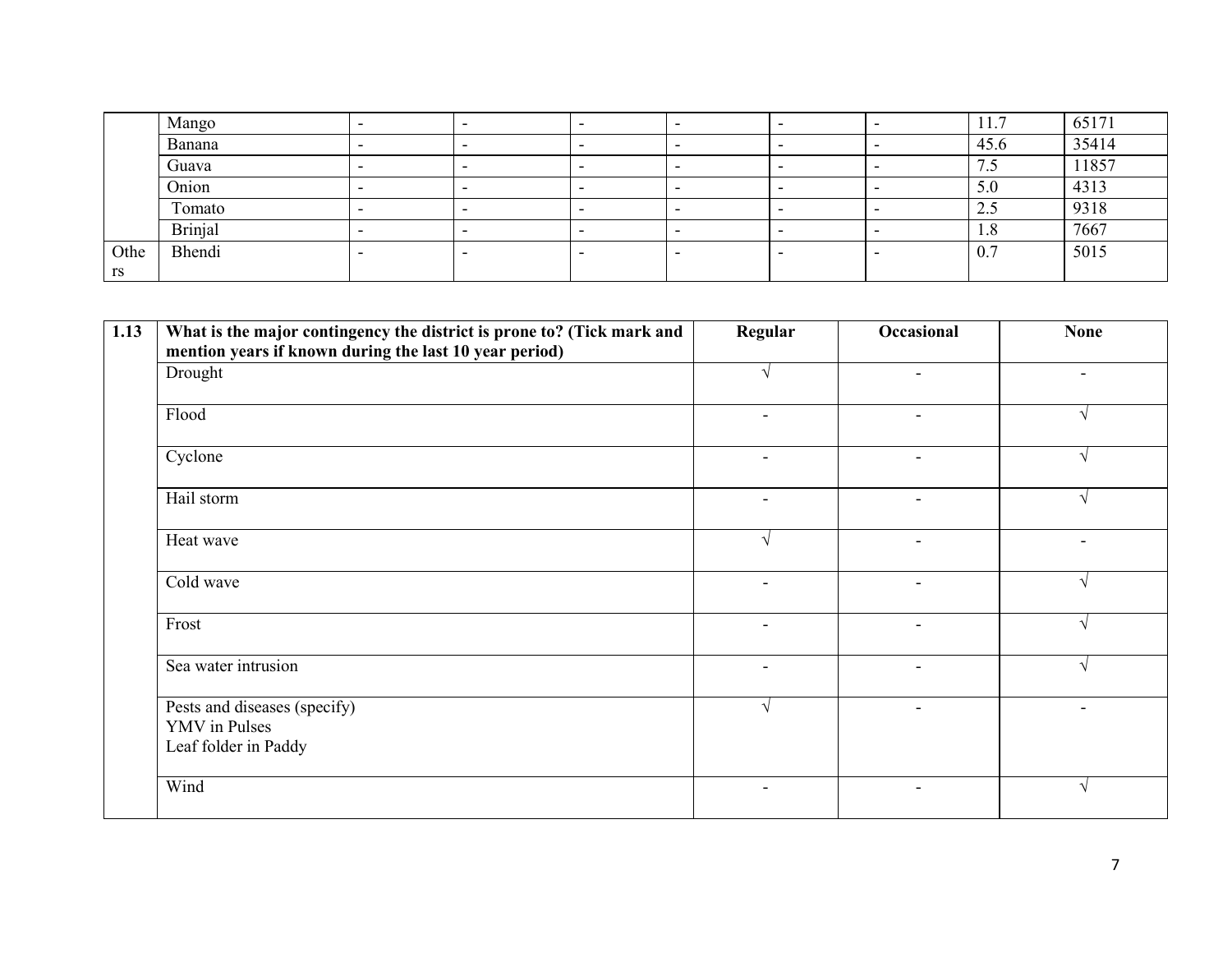| 1.12 | Sowing window for 5 major<br>crops (start and end of<br>sowing period) | Paddy                                   | Maize                                               | Green gram                                | Sorghum                                   | Cotton                                    |
|------|------------------------------------------------------------------------|-----------------------------------------|-----------------------------------------------------|-------------------------------------------|-------------------------------------------|-------------------------------------------|
|      | Kharif-Rainfed                                                         |                                         |                                                     | $1st$ week of June- $1st$<br>week of July | $1st$ week of June- $1st$<br>week of July |                                           |
|      | Kharif-Irrigated                                                       |                                         | $1st$ week of June- $1st$<br>week of July           | $1st$ week of June- $1st$<br>week of July | $1st$ week of June- $1st$<br>week of July | $1st$ week of June- $1st$ week<br>of July |
|      | Rabi-Rainfed                                                           |                                         | $3rd$ week of Oct.-<br>1 <sup>st</sup> week of Nov. | $3rd$ week of Oct.-<br>$1st$ week of Nov. | $3rd$ week of Oct.-<br>$1st$ week of Nov. | $3rd$ week of Oct.-<br>$1st$ week of Nov. |
|      | Rabi-Irrigated                                                         | $2nd$ week of Sep-<br>$2nd$ week of Oct | $2nd$ week of Sep-<br>$2nd$ week of Oct             | $2nd$ week of Sep-<br>$2nd$ week of Oct   | $2nd$ week of Sep-<br>$2nd$ week of Oct   | $2nd$ week of Sep-<br>$2nd$ week of Oct   |

| 1.14 | <b>Include Digital maps of the</b><br>district for | Location map of district within State as Annexure I | Enclosed: Yes |
|------|----------------------------------------------------|-----------------------------------------------------|---------------|
|      |                                                    | Mean annual rainfall as Annexure 2                  | Enclosed: Yes |
|      |                                                    | Soil map as Annexure 3                              | Enclosed: Yes |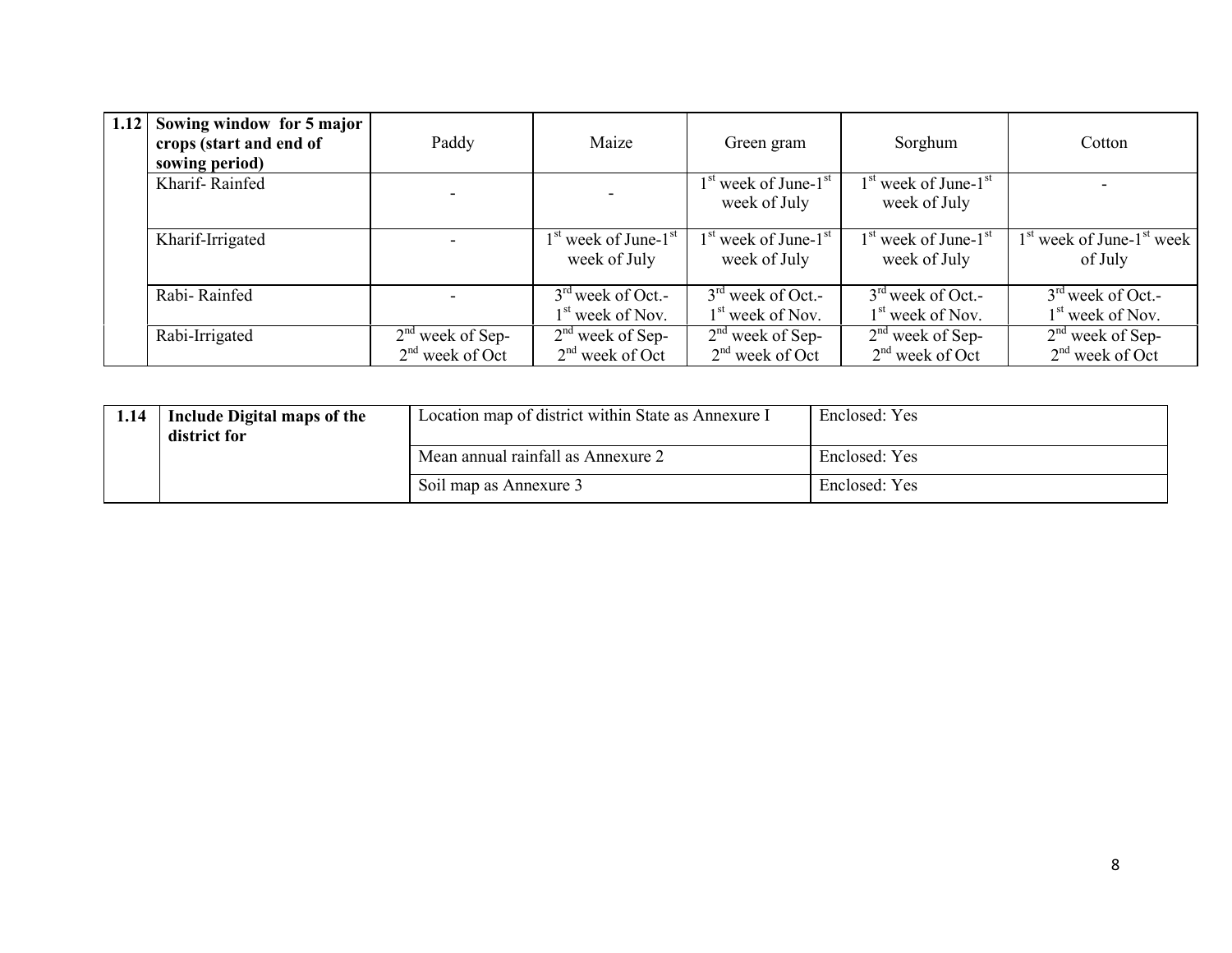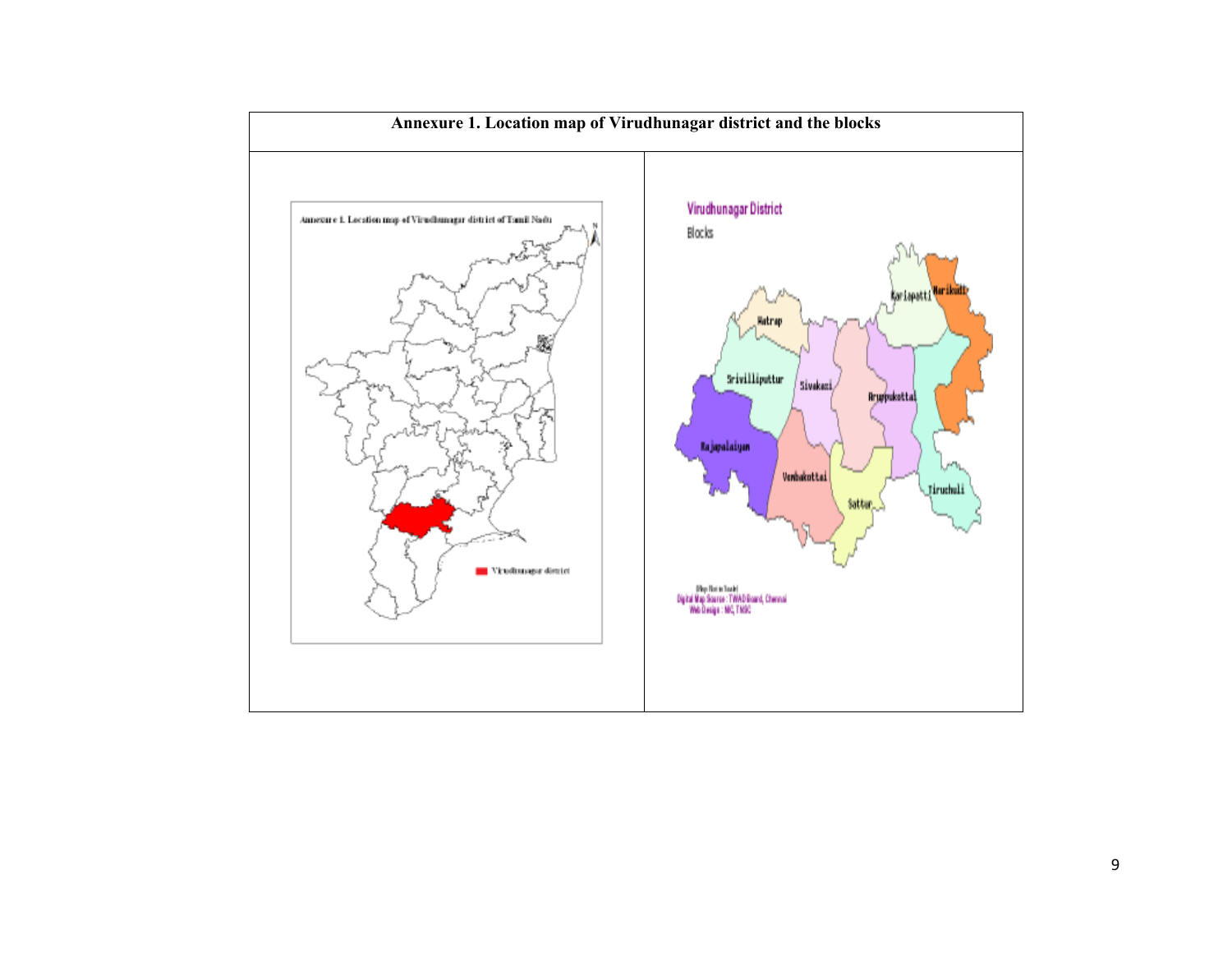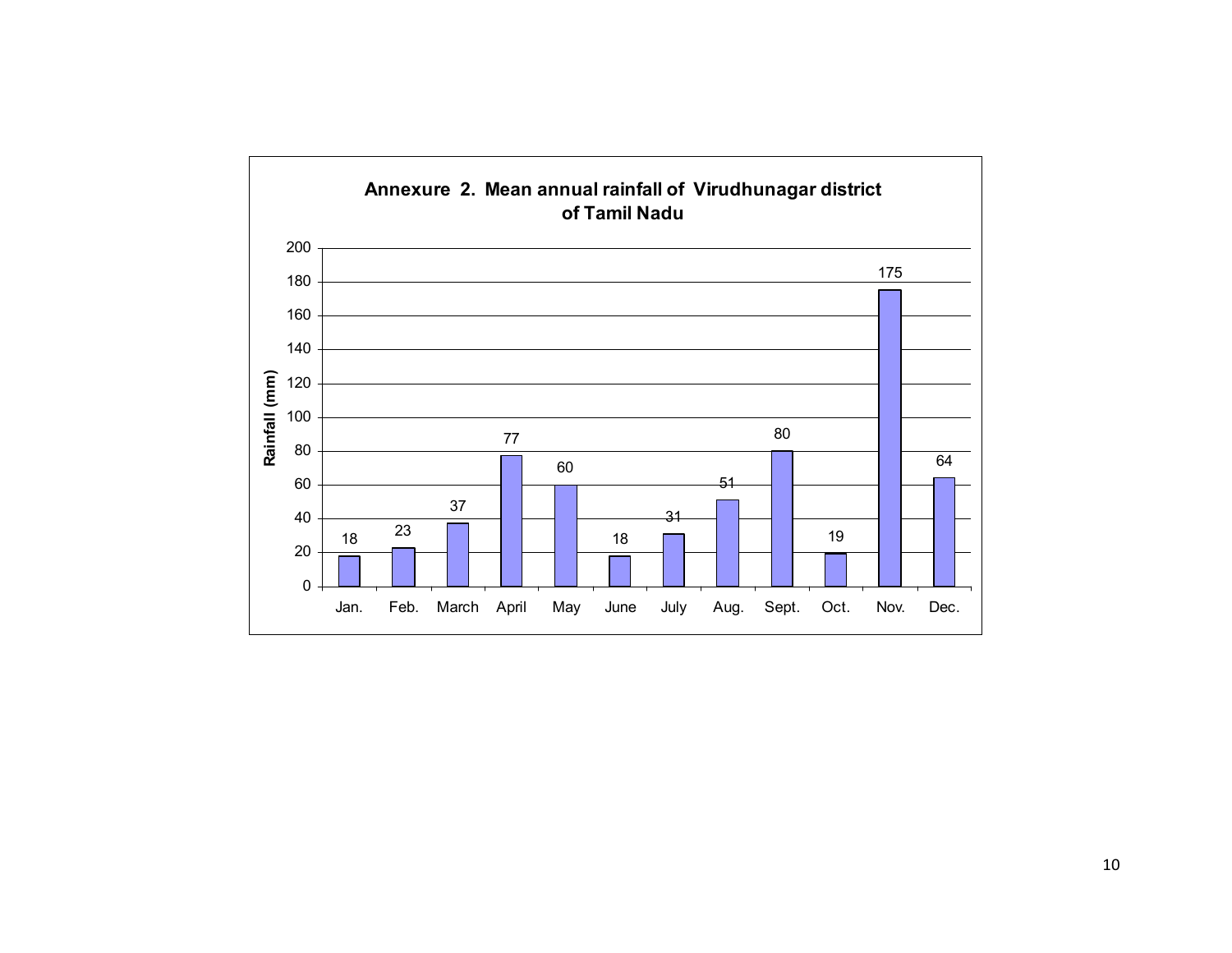

#### Annexure3. Soil map of Virudhunagar District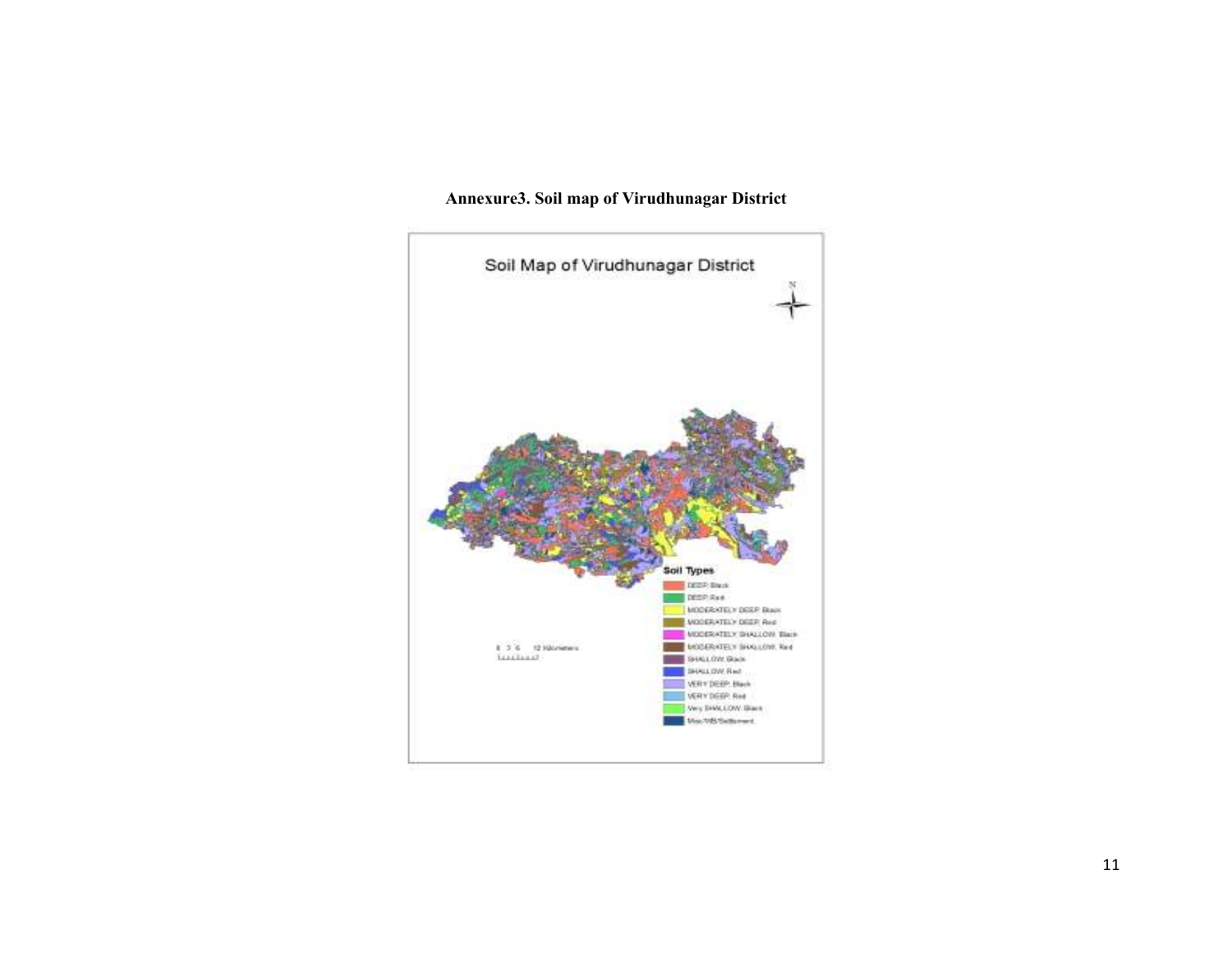### 2.0 Strategies for weather related contingencies

## 2.1 Drought

## 2.1.1 Rainfed situation

| <b>Condition</b>                                   |                  |                                                                                                          | <b>Suggested Contingency measures</b> |                                                                                                                      |                                                    |
|----------------------------------------------------|------------------|----------------------------------------------------------------------------------------------------------|---------------------------------------|----------------------------------------------------------------------------------------------------------------------|----------------------------------------------------|
| <b>Early season</b><br>drought                     | Major<br>Farming | <b>Normal Crop/cropping system</b>                                                                       | Change in<br>crop/cropping system     | <b>Agronomic measures</b>                                                                                            | <b>Remarks</b> on<br>Implementation                |
| (delayed onset)                                    | situation        |                                                                                                          |                                       |                                                                                                                      |                                                    |
| Delay by 2 weeks<br>$(3rd$ week of June)           | Vertisols        | Cotton + Pulses/Lablab<br>Redgram<br>Black gram Green gram Fodder<br>sorghum/Sorghum +<br>Redgram/lablab | No change                             | Seed hardening-(18 h. soaking<br>in water followed by 24 h.<br>shade drying<br>Pre monsoon sowing with Seed<br>drill | Linkage with<br>state Department<br>of Agriculture |
|                                                    | Alfisols         | Groundnut + Redgram<br>Maize                                                                             |                                       |                                                                                                                      |                                                    |
| Delay by 4 weeks<br>(1 <sup>st</sup> week of July) | Vertisols        | $Cottom$ + Pulses                                                                                        | Cotton (KC 3)                         | Seed hardening-(18 hrs. soaking<br>in water followed by 24 hrs.                                                      |                                                    |
|                                                    | Alfisols         | Sorghum + $Cowpea/lablab$                                                                                | Pearlmillet (CO (Cu) 9)               | shade drying<br>Sowing with Seed drill                                                                               |                                                    |
| Delay by 6 weeks                                   | Vertisols        | $Cottom$ + Pulses                                                                                        | Sunflower (CO (SFV)                   | Seed hardening-(18 hrs. soaking                                                                                      |                                                    |
| $(3rd$ week of July)                               | Alfisols         | $Sorghum + Cowpea/lablab$                                                                                | 5)<br>Coriander (PKM1)                | in water followed by 24 hrs.<br>shade drying                                                                         |                                                    |
|                                                    |                  |                                                                                                          | Senna(KKM1)                           | Seed drill sowing                                                                                                    |                                                    |
| Delay by 8 weeks<br>(1 <sup>st</sup> week of       | Vertisols        | Cotton $(SVPR 2)$ + pulses                                                                               | Horsegram (CO 1)                      |                                                                                                                      |                                                    |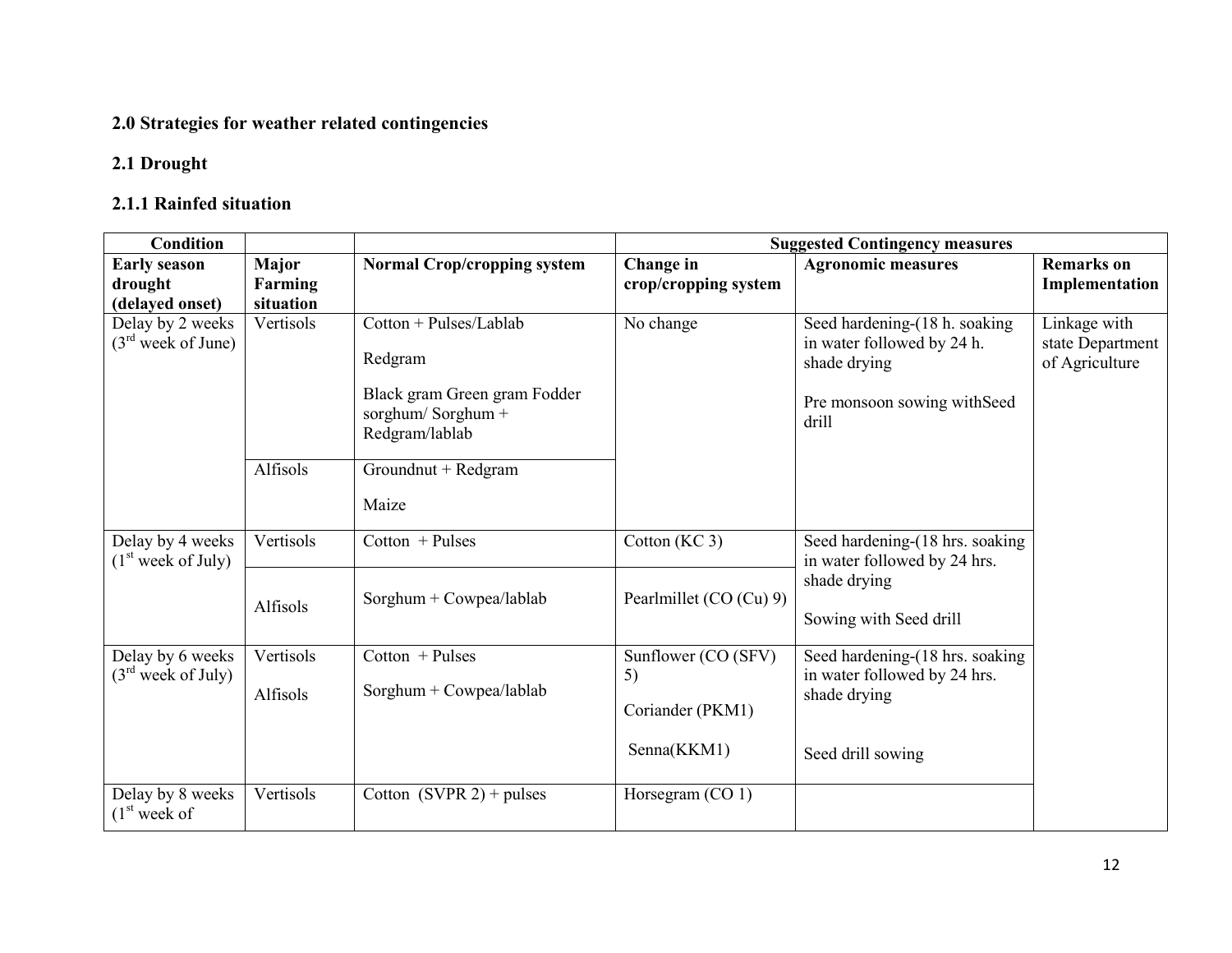| Condition                                         |                               |                                    | <b>Suggested Contingency measures</b> |                           |                                     |
|---------------------------------------------------|-------------------------------|------------------------------------|---------------------------------------|---------------------------|-------------------------------------|
| <b>Early season</b><br>drought<br>(delayed onset) | Major<br>Farming<br>situation | <b>Normal Crop/cropping system</b> | Change in<br>crop/cropping system     | <b>Agronomic measures</b> | <b>Remarks</b> on<br>Implementation |
| August)                                           | Alfisols                      | $Sorghum + cowpea/lablab$          | Horsegram $(CO 1)$                    |                           |                                     |

| <b>Condition</b>                                                                           |                                      |                                                                                                                                           | <b>Suggested Contingency measures</b>                                                         |                                                                                                                                                                                              |                                                    |  |
|--------------------------------------------------------------------------------------------|--------------------------------------|-------------------------------------------------------------------------------------------------------------------------------------------|-----------------------------------------------------------------------------------------------|----------------------------------------------------------------------------------------------------------------------------------------------------------------------------------------------|----------------------------------------------------|--|
| <b>Early season</b><br>drought (Normal<br>onset, followed by                               | Major<br>Farming<br>situation        | <b>Normal Crop/cropping system</b>                                                                                                        | Crop management                                                                               | Soil management                                                                                                                                                                              | <b>Remarks</b> on<br>Implementation                |  |
| 15-20 days dry<br>spell after sowing<br>leading to poor<br>germination/crop<br>stand etc.) | Vertisols<br>Alfisols                | Cotton + Pulses/Lablab<br>Redgram, Black gram Green<br>gram<br>Fodder sorghum/Sorghum +<br>Redgram/lablab<br>Groundnut + Redgram<br>Maize | Re sowing/gap filling<br>Thinning to retain one<br>seedling at 30 cm<br>Crop residue mulching | Intercultivation (soil mulching)<br><b>Conservation Furrow</b><br>Thinning<br>Tied ridging<br>Recommended doses of FYM<br>12.5 t/ha and Coirpith compost<br>$12.5 \frac{\text{t}}{\text{h}}$ | Linkage with<br>state Department<br>of Agriculture |  |
| Mid season<br>drought (long dry<br>spell)                                                  | <b>Major</b><br>Farming<br>situation | <b>Normal Crop/cropping system</b>                                                                                                        | Crop management                                                                               | Soil management                                                                                                                                                                              | <b>Remarks</b> on<br>Implementation                |  |
| At vegetative stage                                                                        | Vertisols                            | Cotton + Pulses/Lablab<br>Redgram, Black gram, Green<br>gram<br>Fodder sorghum/Sorghum +<br>Redgram/lablab                                | Life saving irrigation<br>using microirrigation<br>system<br>1% KCl spray                     | Intercultivation (soil mulching)<br><b>Conservation Furrowat</b><br>intervals<br>Tied ridging                                                                                                | Linkage with<br>state Department<br>of Agriculture |  |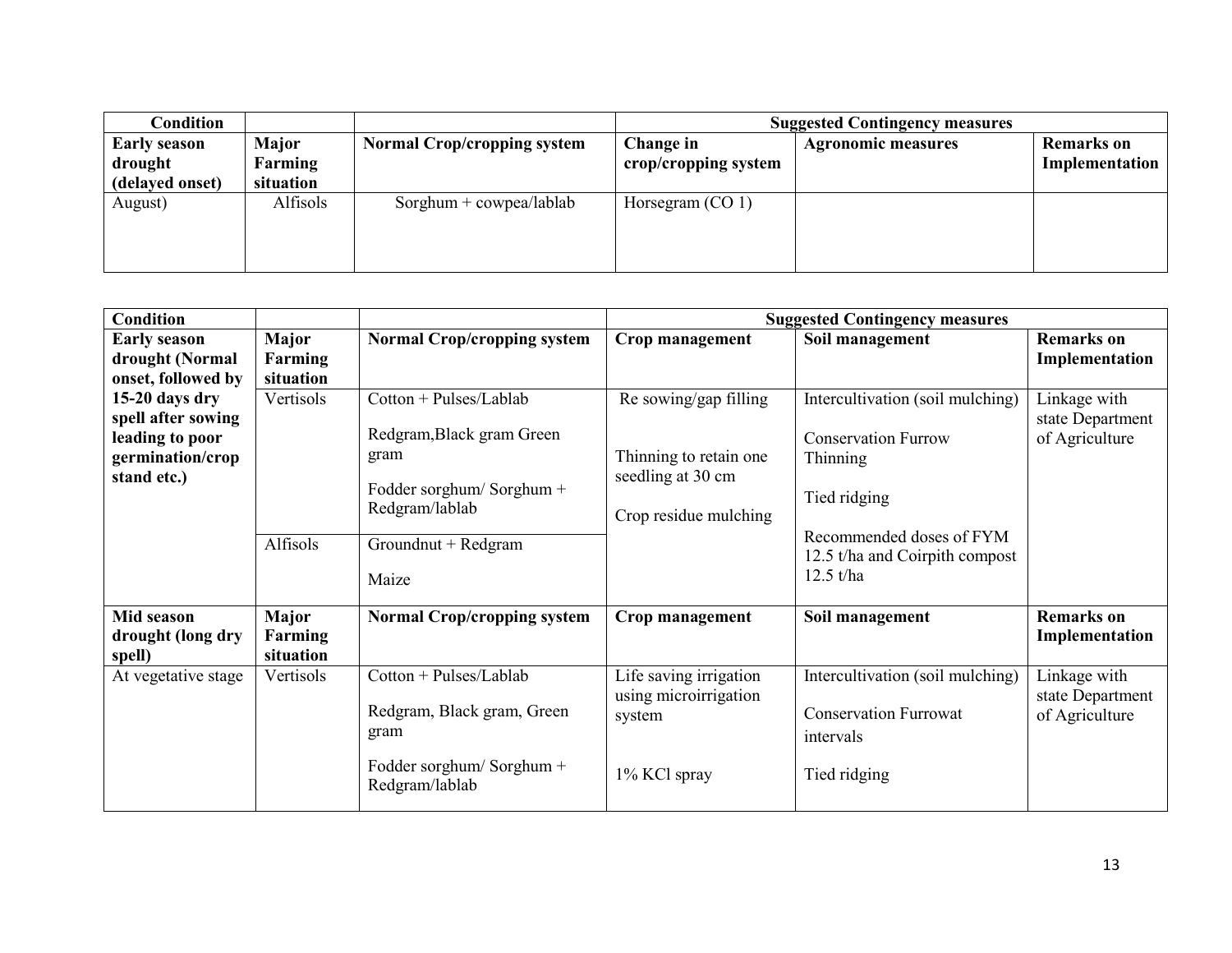| <b>Condition</b>                       |                         |                                    | <b>Suggested Contingency measures</b>                   |                                                                    |                                     |
|----------------------------------------|-------------------------|------------------------------------|---------------------------------------------------------|--------------------------------------------------------------------|-------------------------------------|
| <b>Early season</b><br>drought (Normal | <b>Major</b><br>Farming | <b>Normal Crop/cropping system</b> | Crop management                                         | Soil management                                                    | <b>Remarks</b> on<br>Implementation |
| onset, followed by                     | situation<br>Alfisols   | Groundnut + Redgram<br>Maize       | 3% Kaolin spray<br>100ppm Salicylic acid<br>Water spray | Recommended doses of FYM<br>12.5 t/ha and Coirpith compost<br>12.5 |                                     |

| Mid season<br>drought (long<br>dry spell) | Major<br>Farming<br>situation | <b>Normal Crop/cropping system</b>                                     | Crop management                                           | Soil management | <b>Remarks</b> on<br>Implementation                |
|-------------------------------------------|-------------------------------|------------------------------------------------------------------------|-----------------------------------------------------------|-----------------|----------------------------------------------------|
| At reproductive<br>stage                  | Vertisols                     | Cotton + Pulses/Lablab<br>Redgram (Co <sub>5</sub> , Co <sub>6</sub> , | Life saving irrigation<br>using microirrigation<br>system |                 | Linkage with<br>state Department<br>of Agriculture |
|                                           |                               | Black gram (Co5, Co6, VBN 3,<br>VBN 4, K1)<br>Green gram (VBN 4, Co 6) | 1% KCl spray                                              |                 |                                                    |
|                                           |                               | Fodder sorghum/Sorghum +<br>Redgram/lablab                             | 3% Kaolin spray                                           |                 |                                                    |
|                                           | Alfisols                      | Groundnut + Redgram                                                    | 100ppm Salicylic acid                                     |                 |                                                    |
|                                           |                               | Maize                                                                  | Water spray                                               |                 |                                                    |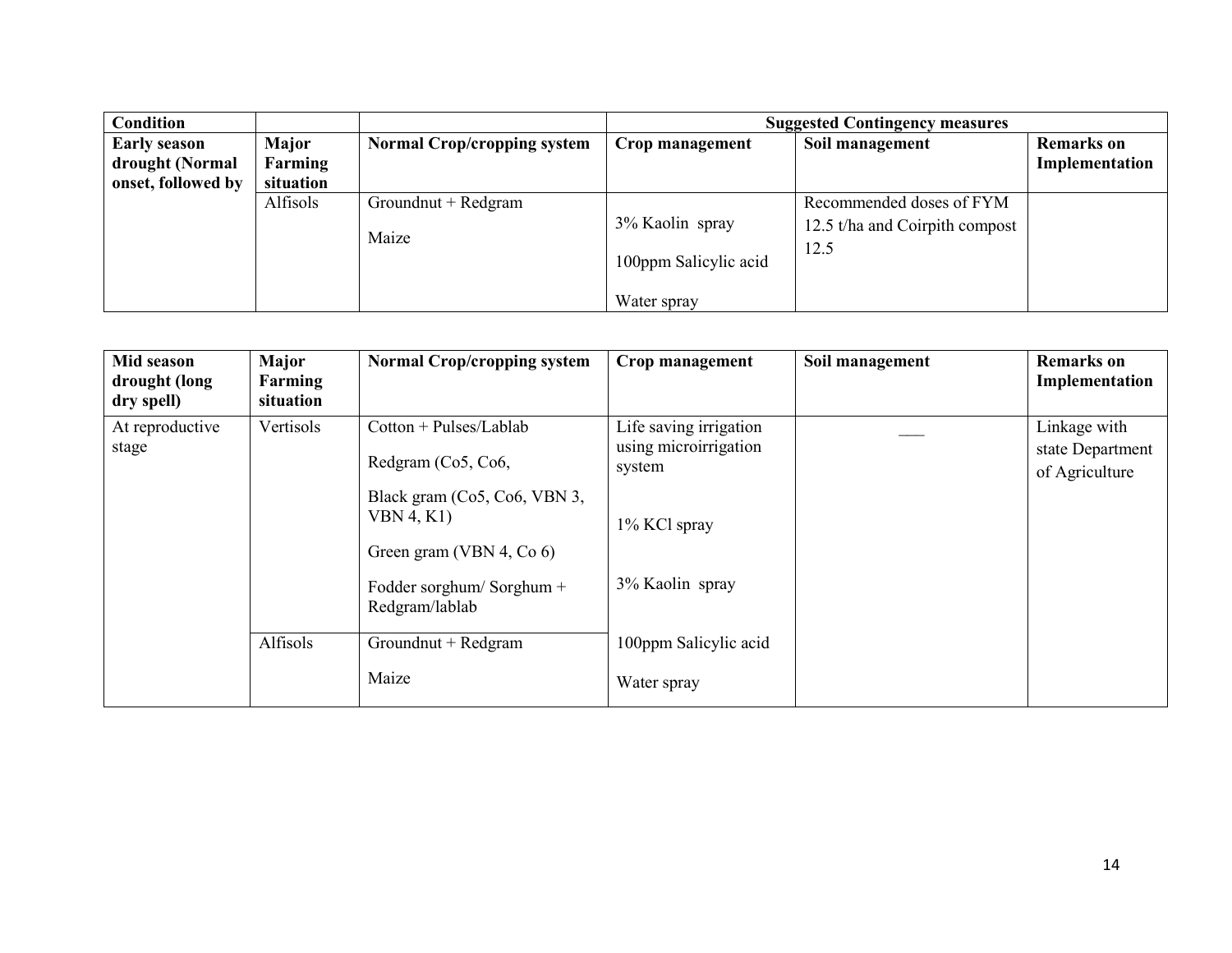| <b>Condition</b>           |                               |                                                                                                                                                                        | <b>Suggested Contingency measures</b>                                                             |                 |                                                    |  |
|----------------------------|-------------------------------|------------------------------------------------------------------------------------------------------------------------------------------------------------------------|---------------------------------------------------------------------------------------------------|-----------------|----------------------------------------------------|--|
| <b>Terminal</b><br>drought | Major<br>Farming<br>situation | <b>Normal Crop/cropping</b><br>system                                                                                                                                  | Crop management                                                                                   | Soil management | <b>Remarks</b> on<br>Implementation                |  |
|                            | Vertisols                     | $Cottom + Pulses/Lablab$<br>Redgram (Co5, Co6,<br>Black gram (Co5, Co6,<br>VBN 3, VBN 4, K1)<br>Green gram (VBN 4, Co 6)<br>Fodder sorghum/Sorghum<br>+ Redgram/lablab | Life saving irrigation using<br>microirrigation system<br>Harvest at physiological maturity stage |                 | Linkage with state<br>Department of<br>Agriculture |  |
|                            | Alfisols                      | Groundnut + Redgram<br>Maize                                                                                                                                           |                                                                                                   |                 |                                                    |  |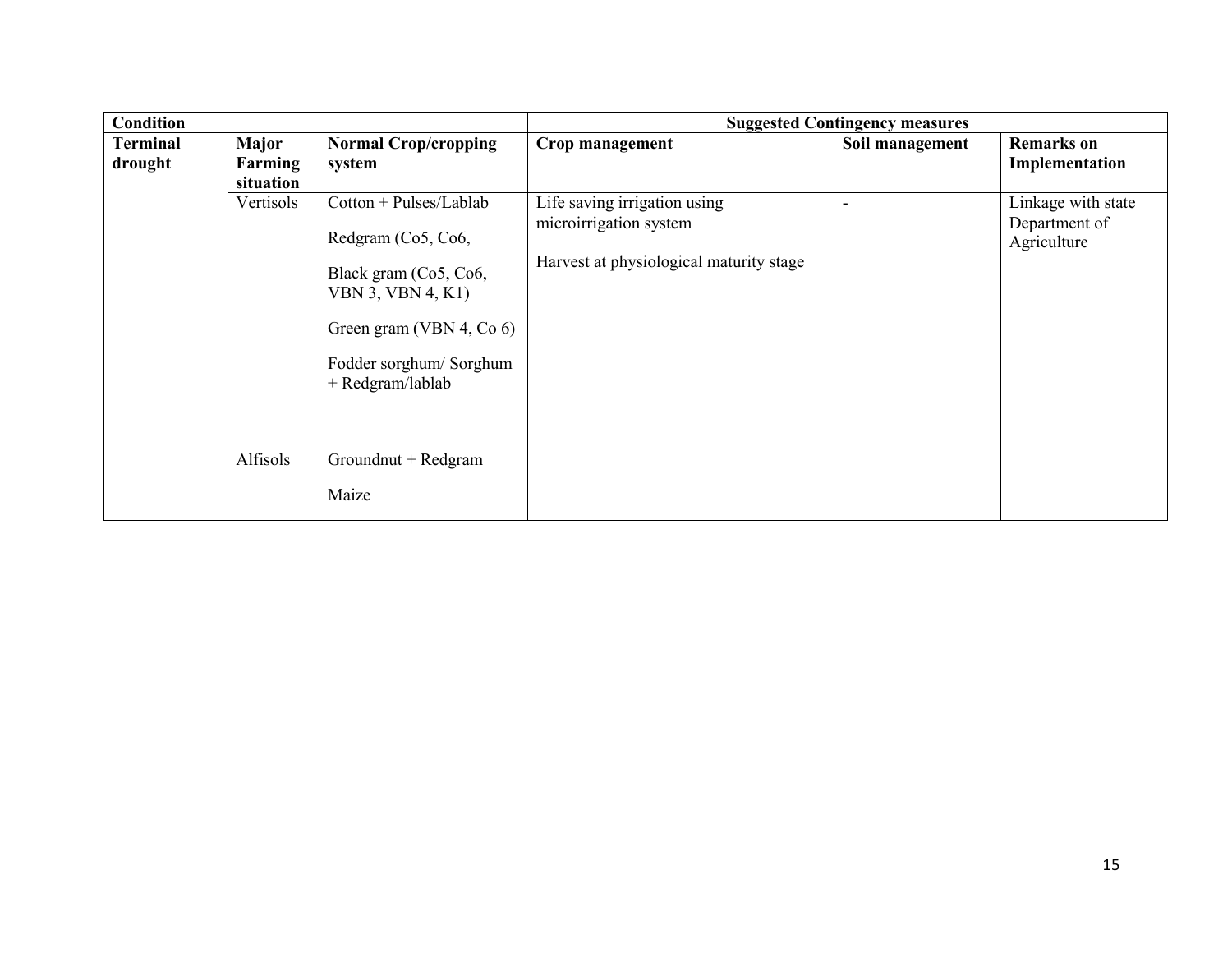#### 2.1.2 Irrigated situation

| <b>Condition</b>    |                      |                             | <b>Suggested Contingency measures</b> |                                       |                    |
|---------------------|----------------------|-----------------------------|---------------------------------------|---------------------------------------|--------------------|
|                     | <b>Major Farming</b> | <b>Normal Crop/cropping</b> | Change in crop/cropping               | Agronomic                             | <b>Remarks</b> on  |
|                     | situation            | system                      | system                                | measures                              | Implementation     |
| Delayed/limited     | Low land tank/tube   | Paddy (sub merged           | SRI method of rice                    | Alternate wetting                     | Linkage with state |
| release of water in | well / black soil    | condition)                  | cultivation                           | and drying method                     | Department of      |
| canals due to low   |                      |                             |                                       | of irrigation                         | Agriculture        |
| rainfall            |                      |                             | Maize                                 |                                       |                    |
|                     |                      |                             |                                       | Limited irrigation                    |                    |
|                     |                      |                             |                                       | with mulching                         |                    |
|                     |                      |                             |                                       |                                       |                    |
|                     |                      |                             |                                       |                                       |                    |
|                     |                      |                             | Chillies                              | Drip irrigation with                  |                    |
|                     |                      |                             |                                       | residue mulching                      |                    |
| <b>Condition</b>    |                      |                             |                                       | <b>Suggested Contingency measures</b> |                    |
|                     | <b>Major Farming</b> | <b>Crop/cropping system</b> | Change in crop/cropping               | Agronomic                             | <b>Remarks</b> on  |
|                     | situation            |                             | system                                | measures                              | Implementation     |
| Non release of      | Low land tank/       | Paddy (sub merged           | Green manure (Sunnhemp)               |                                       | Linkage with state |
| water in canals     | tube well/canal      | condition)                  |                                       |                                       | Department of      |
| under delayed       | irrigated black soil |                             | Horsegram                             |                                       | Agriculture        |
| onset of monsoon    |                      |                             |                                       |                                       |                    |
| in catchment        |                      |                             |                                       |                                       |                    |
|                     |                      |                             |                                       |                                       |                    |
|                     |                      |                             |                                       |                                       |                    |
|                     |                      |                             |                                       |                                       |                    |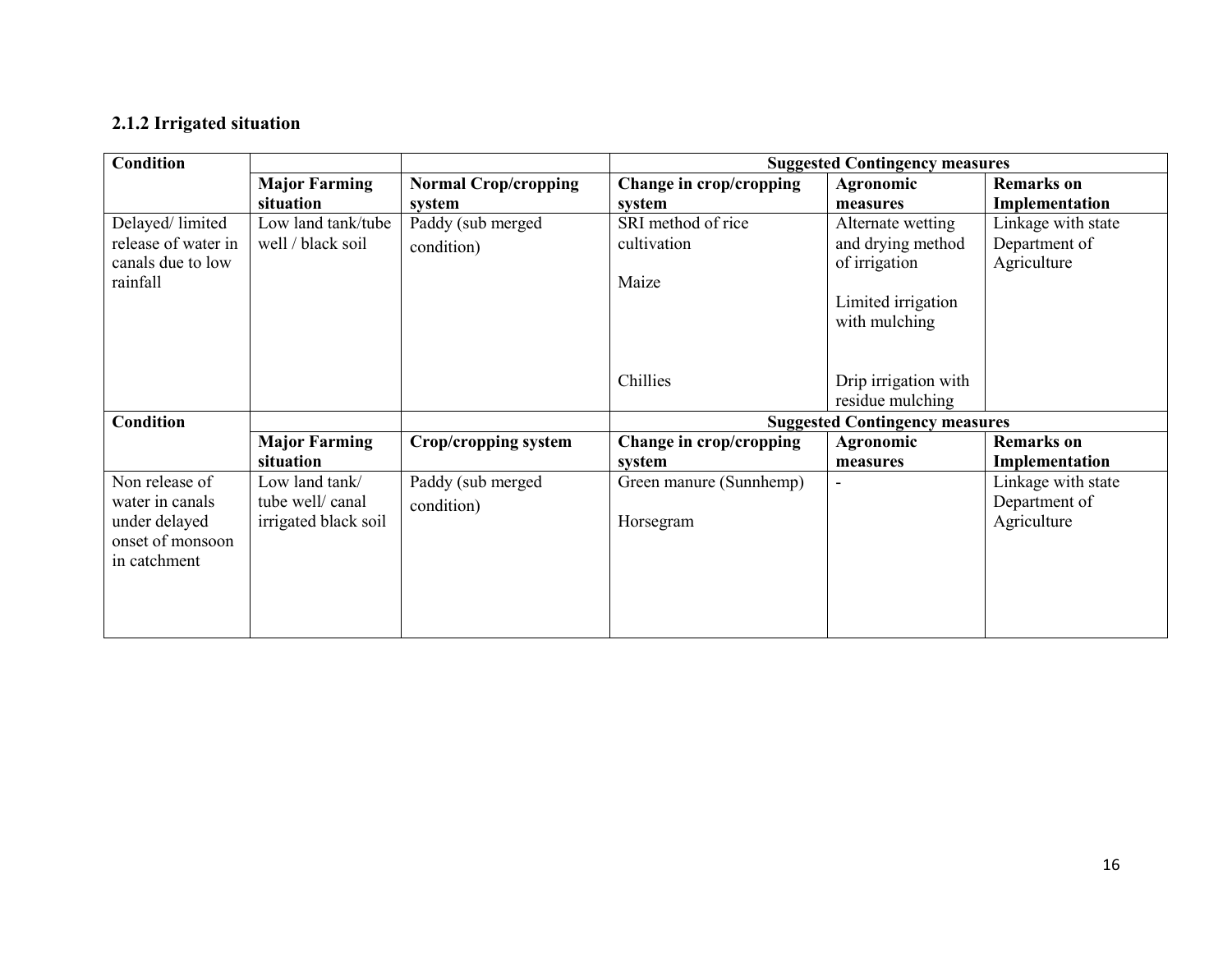| <b>Condition</b>  |                      |                      | <b>Suggested Contingency measures</b> |                     |                    |
|-------------------|----------------------|----------------------|---------------------------------------|---------------------|--------------------|
|                   | <b>Major Farming</b> | Crop/cropping system | Change in crop/cropping               | Agronomic           | <b>Remarks</b> on  |
|                   | situation            |                      | system                                | measures            | Implementation     |
| Lack of inflows   | Low land tank/       | Paddy (sub merged    | Rainfed maize, pulses and             | 2% DAP spray for    | Linkage with state |
| into tanks due to | tube well canal      | condition)           | greenmanure                           | pulses              | Department of      |
| insufficient      | irrigated black soil |                      |                                       |                     | Agriculture        |
| /delayed onset of |                      |                      |                                       | Conservation        |                    |
| monsoon           |                      |                      |                                       | Furrow              |                    |
|                   |                      |                      |                                       | Thinning            |                    |
|                   |                      |                      |                                       |                     |                    |
|                   |                      |                      |                                       | Soil test based     |                    |
|                   |                      |                      |                                       | integrated nutrient |                    |
|                   |                      |                      |                                       | management          |                    |
|                   |                      |                      |                                       |                     |                    |
|                   |                      |                      |                                       | Recommended         |                    |
|                   |                      |                      |                                       | doses of FYM 12.5   |                    |
|                   |                      |                      |                                       | t/ha and Coir pith  |                    |
|                   |                      |                      |                                       | compost 12.5 t/ha   |                    |

| Condition       |                      |                      | <b>Suggested Contingency measures</b> |                         |                    |
|-----------------|----------------------|----------------------|---------------------------------------|-------------------------|--------------------|
|                 | <b>Major Farming</b> | Crop/cropping system | Change in crop/cropping               | <b>Agronomic</b>        | <b>Remarks</b> on  |
|                 | situation            |                      | svstem                                | measures                | Implementation     |
| Insufficient    | Tube and open well   | Paddy                | Maize, pulses, vegetables             | Limited irrigation      | Linkage with state |
| groundwater     | black soil           |                      | Chilli, tomota and                    | <b>Alternate Furrow</b> | Department of      |
| recharge due to |                      |                      | Brinjal)                              | irrigation              | Agriculture        |
| low rainfall    |                      |                      |                                       |                         |                    |
|                 | Tube and open well   |                      |                                       |                         |                    |
|                 | red soil             | Chillies             | Pulses                                | Drip irrigation         |                    |
|                 |                      |                      |                                       |                         |                    |
|                 |                      |                      | Chillies                              |                         |                    |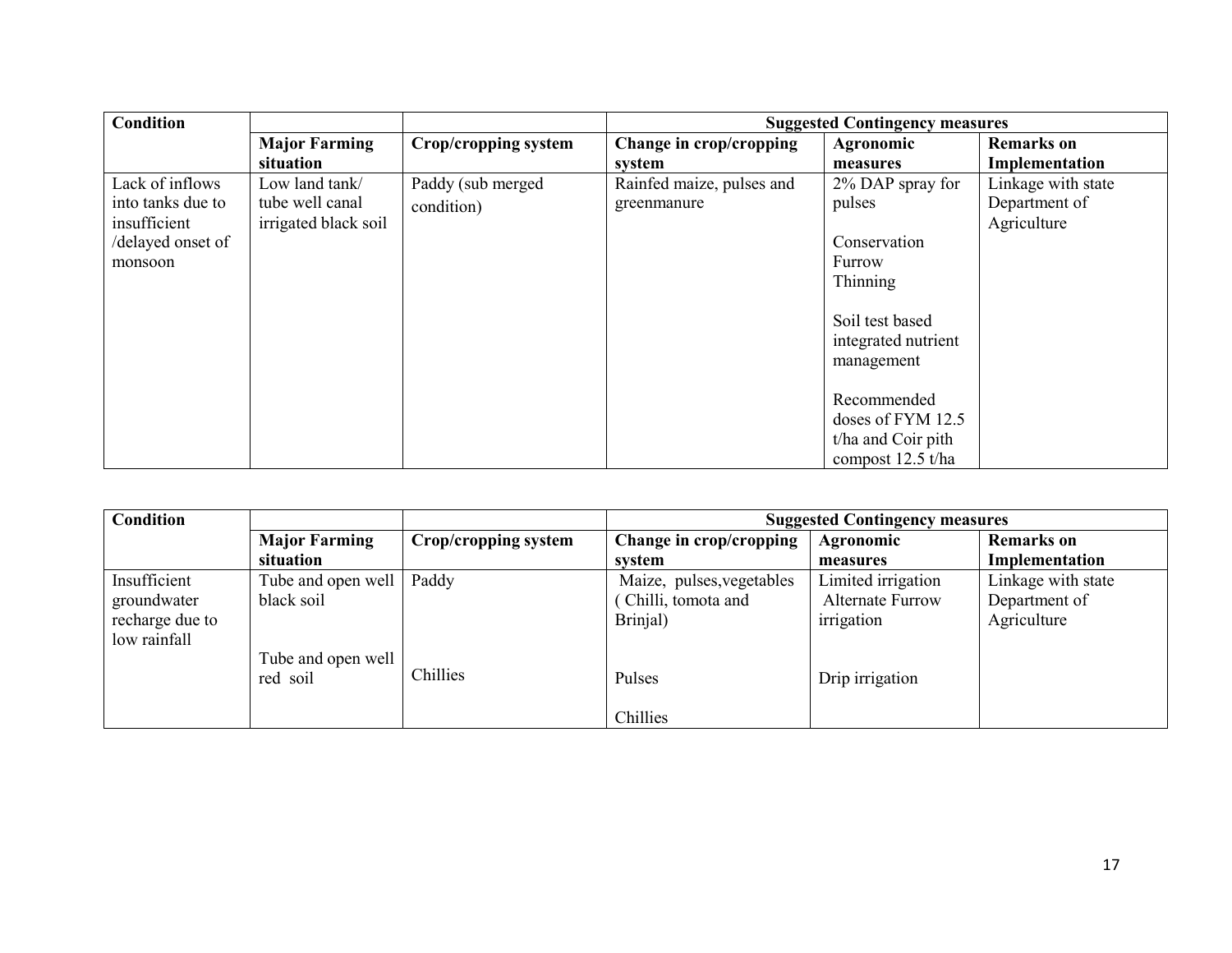2.2 Unusual rains (untimely, unseasonal etc) (for both rainfed and irrigated situations) - Not applicable

#### 2.3 Floods - Not applicable

#### 2.4 Extreme events: Heat wave / Cold wave/Frost/ Hailstorm /Cyclone – Not applicable

# 2.5 Contingent strategies for Livestock, Poultry & Fisheries\*

## 2.5.1 Livestock

|                                 | <b>Suggested contingency measures</b>                                                                                                                                                                                                                                                                                                                                                                                                                                                                                                                                                              |                                                                                                                                                                                                                                                                                                                                                                                                                                                                                                                                                                                                                                                                                                                                                                                                                                                                                                                                                             |                                                                                                                                                                                                                                                                                                                                          |
|---------------------------------|----------------------------------------------------------------------------------------------------------------------------------------------------------------------------------------------------------------------------------------------------------------------------------------------------------------------------------------------------------------------------------------------------------------------------------------------------------------------------------------------------------------------------------------------------------------------------------------------------|-------------------------------------------------------------------------------------------------------------------------------------------------------------------------------------------------------------------------------------------------------------------------------------------------------------------------------------------------------------------------------------------------------------------------------------------------------------------------------------------------------------------------------------------------------------------------------------------------------------------------------------------------------------------------------------------------------------------------------------------------------------------------------------------------------------------------------------------------------------------------------------------------------------------------------------------------------------|------------------------------------------------------------------------------------------------------------------------------------------------------------------------------------------------------------------------------------------------------------------------------------------------------------------------------------------|
|                                 | <b>Before the event</b>                                                                                                                                                                                                                                                                                                                                                                                                                                                                                                                                                                            | During the event                                                                                                                                                                                                                                                                                                                                                                                                                                                                                                                                                                                                                                                                                                                                                                                                                                                                                                                                            | After the event                                                                                                                                                                                                                                                                                                                          |
| <b>Drought</b>                  |                                                                                                                                                                                                                                                                                                                                                                                                                                                                                                                                                                                                    |                                                                                                                                                                                                                                                                                                                                                                                                                                                                                                                                                                                                                                                                                                                                                                                                                                                                                                                                                             |                                                                                                                                                                                                                                                                                                                                          |
| Feed and fodder<br>availability | Development of drought resistant<br>fodder crops.<br>2. Fodder depots should be set up in the<br>State through which fodder will be<br>distributed at subsidized rates.<br>3. Make your managemental decisions<br>less sensitive to drought.<br>4. Educate the public about, how drought<br>affects plants, grazing animals, and<br>livestock management, and what<br>options exist.<br>5. Monitoring of Rainfall and likely<br>drought scenario from the beginning<br>by Natural Disaster Management<br>Division<br>6. Timely declaration of drought and<br>initiation of drought relief measures | Provide fodder and animal feed to<br>livestock and poultry, as needed.<br>2. If pasture conditions are extremely poor,<br>producers may consider feeding cows in<br>dry lot. This may be more cost effective<br>than supplementation if large amounts of<br>supplement must be transported and fed<br>to cows daily. In addition, it may allow<br>pastures a much needed rest period to<br>begin recovering from drought.<br>3. One of the simplest ways to reduce cow<br>nutrient requirements is to wean the calf.<br>This practice can<br>cut<br>nutrient<br>requirements by one-third to one-half<br>depending on milk production of the<br>cow.<br>4. Consider feeding alternative feeds.<br>5. Retaining a rotational grazing system<br>during drought is recommended over<br>continuous grazing because periodic rests<br>help plants maintain vigor. Concentrating<br>more animals into a single herd is<br>recommended over having several smaller | 1. At community level, collect and<br>distribute fodder seedlings, as<br>needed.<br>2. At community level, help negotiate<br>soft-term credits for the poor<br>families<br>to restore<br>economic<br>activities (e.g., Animal Husbandry<br>activities).<br>3. Provide subsidy for growing fodder<br>and declare support price of fodder. |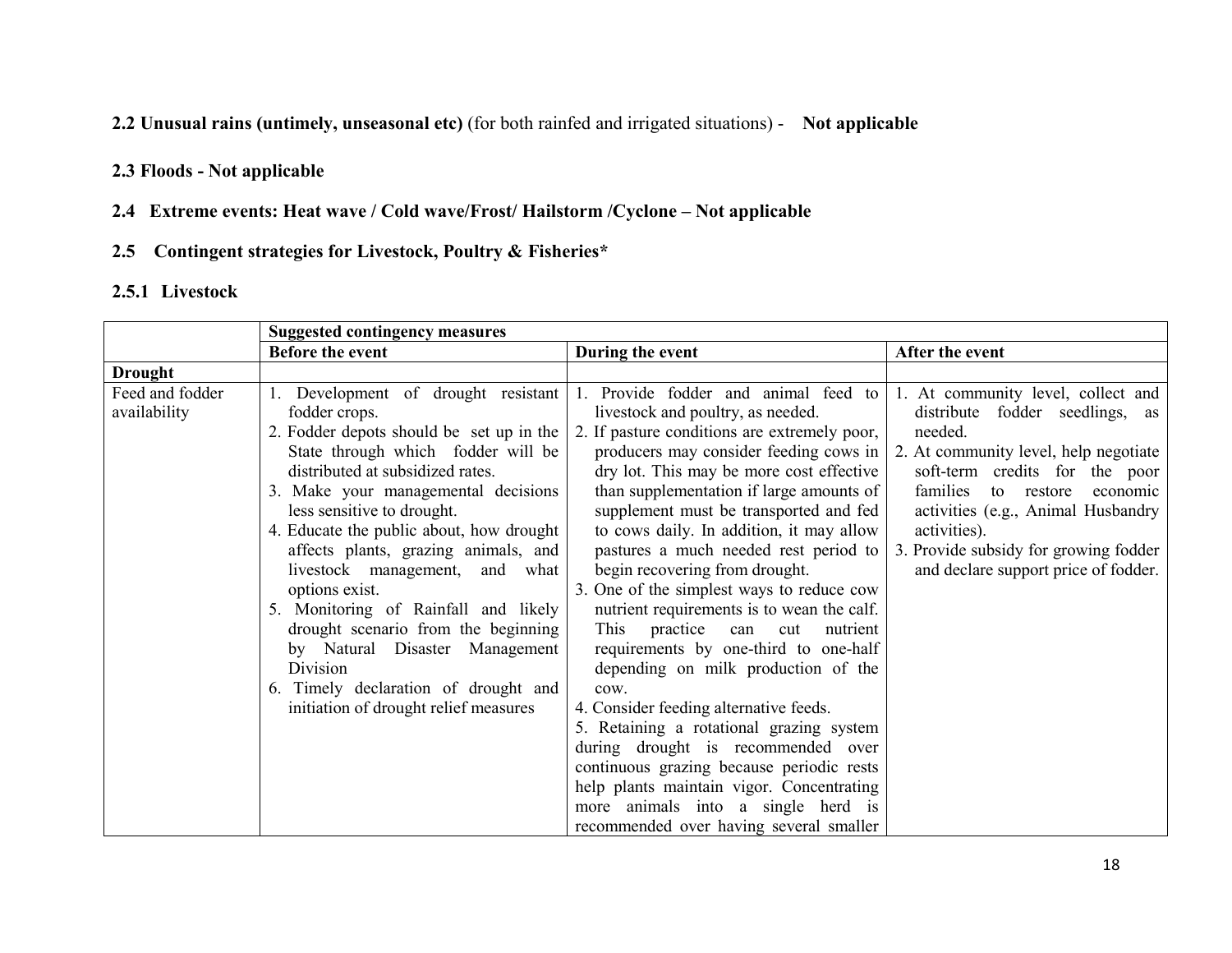|                                  |                                                                                                             | herds because by having more animals in a                                                                                                                                   |                                                                                              |
|----------------------------------|-------------------------------------------------------------------------------------------------------------|-----------------------------------------------------------------------------------------------------------------------------------------------------------------------------|----------------------------------------------------------------------------------------------|
|                                  |                                                                                                             | pasture, their entire pasture will be grazed                                                                                                                                |                                                                                              |
|                                  |                                                                                                             | more uniformly, and more use will be made                                                                                                                                   |                                                                                              |
|                                  |                                                                                                             | of the less-preferred plants.                                                                                                                                               |                                                                                              |
|                                  |                                                                                                             | 5. Manufacturing cattle feed at subsidized                                                                                                                                  |                                                                                              |
|                                  |                                                                                                             | rate by using damaged grains and oil                                                                                                                                        |                                                                                              |
|                                  |                                                                                                             | cake.                                                                                                                                                                       |                                                                                              |
| Drinking water                   | 1. Construction of check dams and water<br>reservoirs.<br>2. Construction of rain harvesting<br>structures. | Cattle water requirements may double<br>1.<br>during hot weather. If cattle do not meet<br>their water needs, they may refuse to eat,<br>experience lowered production, and | 1. Educate the farmers about the<br>usage of water for animals and how<br>to save the water. |
|                                  |                                                                                                             | become sick.                                                                                                                                                                |                                                                                              |
|                                  |                                                                                                             | One concern about cattle drinking<br>2.                                                                                                                                     |                                                                                              |
|                                  |                                                                                                             | stagnant pond water during hot, dry                                                                                                                                         |                                                                                              |
|                                  |                                                                                                             | weather is that animals can die if water                                                                                                                                    |                                                                                              |
|                                  |                                                                                                             | contains certain species of blue-green                                                                                                                                      |                                                                                              |
|                                  |                                                                                                             | algae. If concentrations of blue-green                                                                                                                                      |                                                                                              |
|                                  |                                                                                                             | algae are suspected, walk around to the                                                                                                                                     |                                                                                              |
|                                  |                                                                                                             | windy side of the water body. If any                                                                                                                                        |                                                                                              |
|                                  |                                                                                                             | dead animals such as mice, muskrats,                                                                                                                                        |                                                                                              |
|                                  |                                                                                                             | birds, snakes, or fish are present, assume                                                                                                                                  |                                                                                              |
|                                  |                                                                                                             | a poisonous condition exists.                                                                                                                                               |                                                                                              |
| Health and disease<br>management | State should organize a disaster<br>management group in the Department                                      | Bring the animals to the cattle protection<br>camps organized by the Animal                                                                                                 | Segregate the ailing, lactating and<br>pregnant animals and fed them                         |
|                                  | dealing with Animal Husbandry and                                                                           | Husbandry department and get suitable                                                                                                                                       | with suitable ration to overcome                                                             |
|                                  | veterinary service with specially                                                                           | ideas about the draught management                                                                                                                                          | the post draught effect.                                                                     |
|                                  | trained staff, epidemiological data &                                                                       | practices.                                                                                                                                                                  |                                                                                              |
|                                  | communication facilities.                                                                                   |                                                                                                                                                                             |                                                                                              |
|                                  | 2. The required field staff should be kept                                                                  |                                                                                                                                                                             |                                                                                              |
|                                  | in constant readiness throughout the                                                                        |                                                                                                                                                                             |                                                                                              |
|                                  | vulnerable months of the year. During                                                                       |                                                                                                                                                                             |                                                                                              |
|                                  | lean period, the team should undertake                                                                      |                                                                                                                                                                             |                                                                                              |
|                                  | preparedness and relief exercise to test                                                                    |                                                                                                                                                                             |                                                                                              |
|                                  | their efficacy and preparedness                                                                             |                                                                                                                                                                             |                                                                                              |
| <b>Floods</b>                    |                                                                                                             |                                                                                                                                                                             |                                                                                              |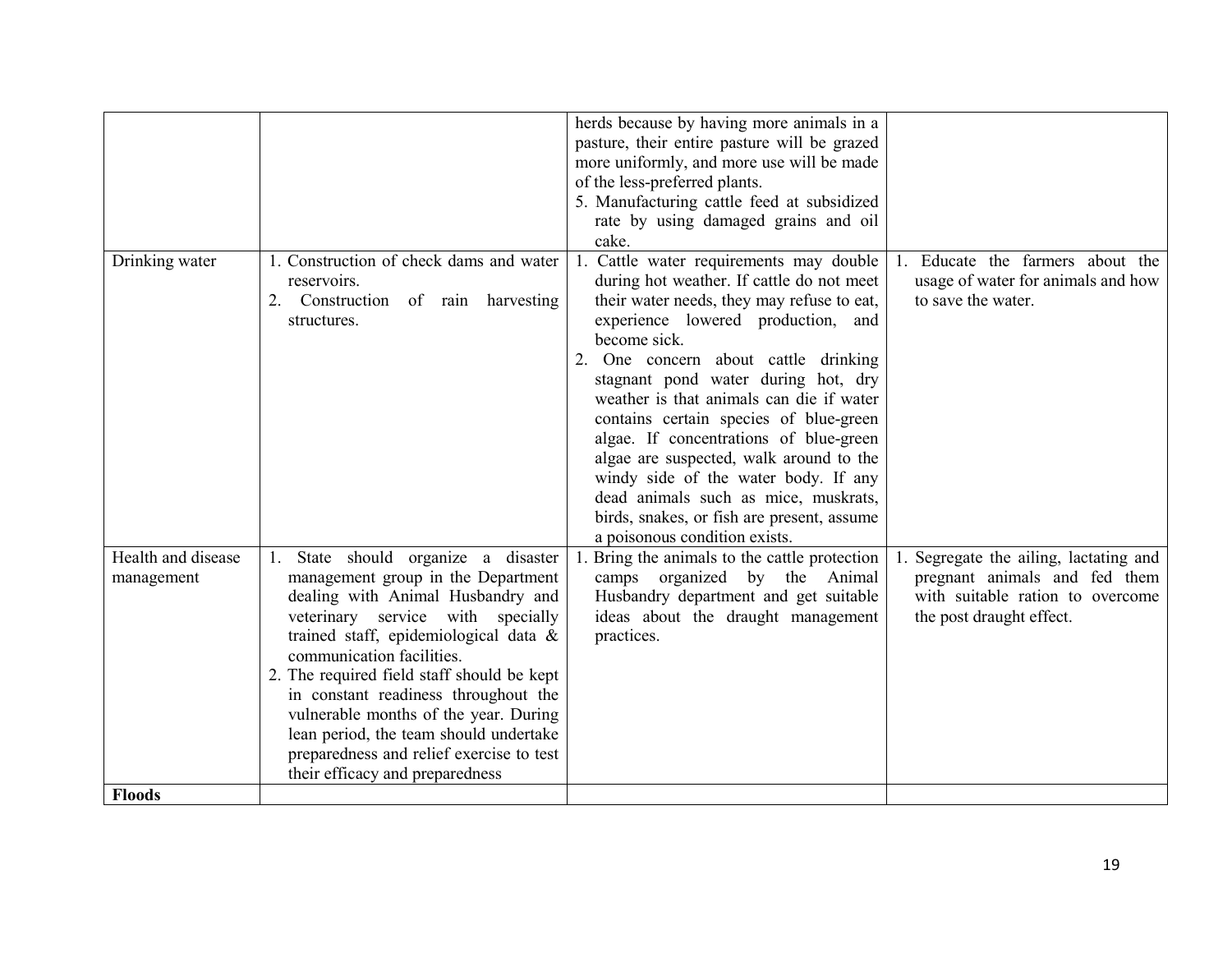| Feed and fodder    | 1. Make arrangements for safe storage of            | Opening of cattle camps and subsidized<br>1.                      | 1. In severe food scarcity, livestock    |
|--------------------|-----------------------------------------------------|-------------------------------------------------------------------|------------------------------------------|
| availability       | Feed, fodder, fertilizers and seeds,                | fodder                                                            | can be fed jackfruit leaf, banana        |
|                    | preferably in a common place where                  | 2. Association of NGOs and UN agencies                            | leaf, bamboo leaf, Hijol leaf, Babla     |
|                    | vigilance is possible, even during high             | Use of Information Technology- web                                | leaf. Livestock can also be fed          |
|                    | floods.                                             | sites e-mail for communication                                    | Urea Molasses Block.                     |
|                    | 2. In order to reduce the loss burden, it           | 3. Districts & Block level<br>committees                          |                                          |
|                    | may appear to be necessary to harvest               | involved in sanctioning and monitoring                            |                                          |
|                    | premature standing fodder crops (viz.,              | of relief works                                                   |                                          |
|                    | fodder sorghum, Co <sub>4</sub> etc.) if there is a | 4. Provide fodder and animal feed to                              |                                          |
|                    | threat of such crops being inundated.               | livestock and poultry, as needed.                                 |                                          |
|                    | 3. Dissemination the Flood forecast and             | 5. Safeguard the feeds and fodder.                                |                                          |
|                    | Weather forecast                                    |                                                                   |                                          |
|                    | 4. Activate the 'Community-level Flood              |                                                                   |                                          |
|                    | Management Committee's .If there is                 |                                                                   |                                          |
|                    | none, form such a Committee and                     |                                                                   |                                          |
|                    | assign responsibilities/ duties to the              |                                                                   |                                          |
|                    | members, individually and/or in small               |                                                                   |                                          |
|                    | groups.                                             |                                                                   |                                          |
| Drinking water     | 1. Put name tags or signs $\&$ symbols,             | 1. Water from contaminated sources can be                         | 1. During flood and post flood times,    |
|                    | preferably printed in permanent (water              | treated by using commercially available                           | livestock should not drink water of      |
|                    | resistant) ink, on each of the items to             | halogen-releasing<br>tablets;<br>freshly                          | ditches and of polluted cultivable       |
|                    | be stored in a common storage.                      | released halogen is supposed to kill                              | water bodies. After ebbing of flood      |
|                    |                                                     | unwanted<br>bacteria<br>and<br>other                              | water, newly grown grass should          |
|                    |                                                     | microbiological elements present in                               | not be fed, but some rainfall would      |
|                    |                                                     | water. These water purifying tablets are                          | decrease the toxicity of the grass.      |
|                    |                                                     | available on the market at affordable                             | 2. Awareness camps on infection          |
|                    |                                                     | costs                                                             | through water spread to be<br>conducted. |
|                    |                                                     | 2. Provide drinking water to livestock and<br>poultry, as needed. |                                          |
|                    |                                                     | 3. Install a hand pump and obtain enough                          |                                          |
|                    |                                                     | large containers to water your animals                            |                                          |
|                    |                                                     | for at least a week                                               |                                          |
| Health and disease | Quick decision must be taken for<br>1.              | Safeguard livestock and poultry from<br>1.                        | 1. Livestock face many epidemic          |
| management         | relocation and sale of the livestock,               | submergence (placing those on elevated                            | diseases after a flood. The major        |
|                    | depending on the forecast of the                    | platforms and rafts).                                             | diseases of animals in the flood         |
|                    | magnitude and longevity of flood.                   | 2. Keep recording the state of health of each                     | affected areas are anthrax, diarrhea,    |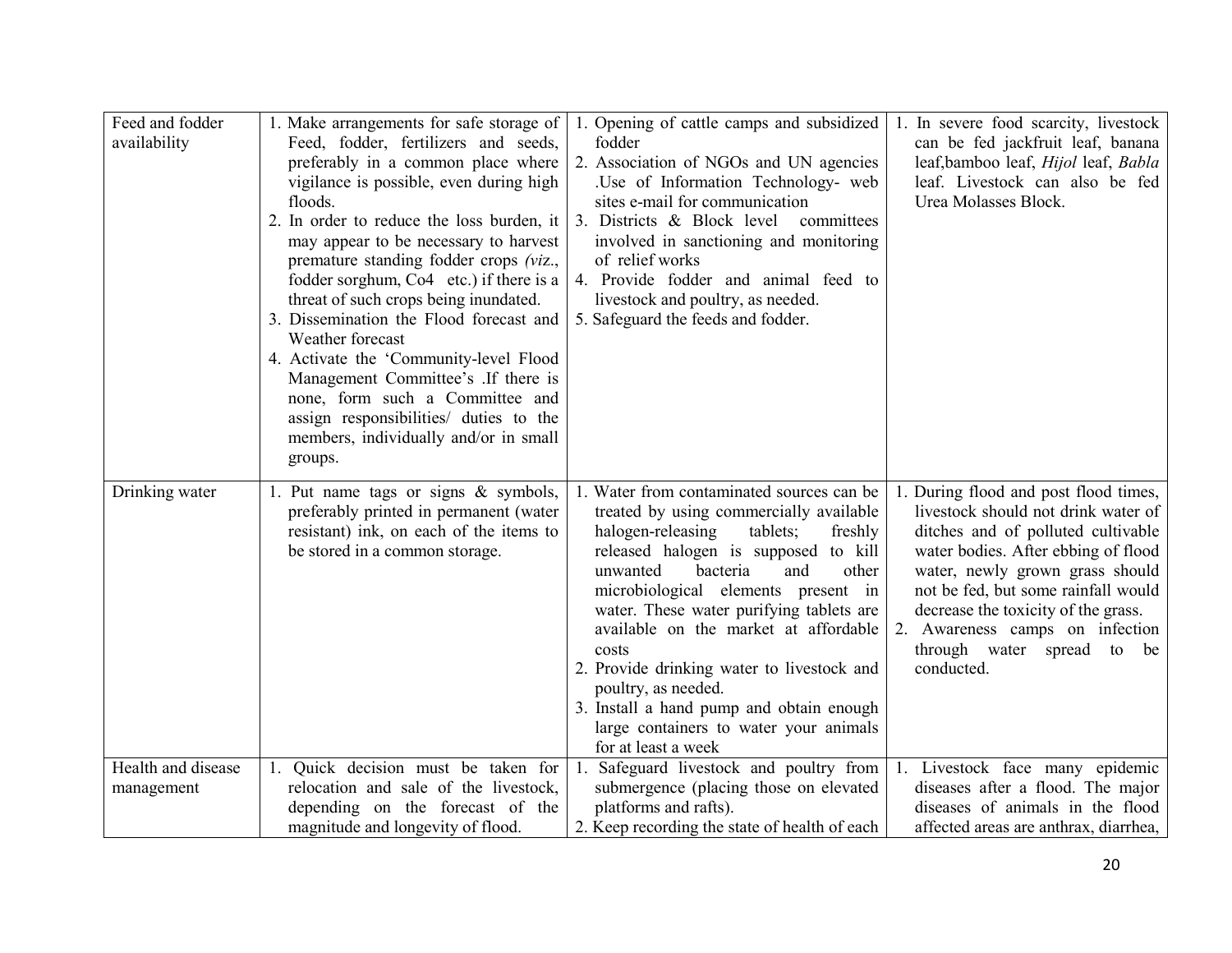|                                            | 2. It is necessary to relocate livestock to<br>the relatives' houses in flood-free<br>areas. If the numbers are many, some<br>can be sold out in the market.<br>3. It is necessary to buy earlier some of<br>the important medicine for livestock.<br>4. Make sure every animal has durable<br>and visible identification.<br>5. It is necessary to relocate livestock to<br>the relatives' houses in flood-free areas. If<br>the numbers are many, some can be sold<br>out in the market.                                                                                                                                                                                                     | of the animals. Transfer<br>sick one to<br>nearest animal health care center.<br>3. Periodically assess the state of health of<br>the domestic animals and birds and<br>arrange for vaccination.<br>4. Standing in floodwater for a long time<br>may lead to livestock diseases,<br>Particularly<br>'hoof<br>disease'.<br>Take<br>precautions that livestock do not stand in<br>submerged conditions. Put livestock in<br>dry conditions, preferably by building a<br>raised platform.<br>5. Disposal of dead animals: Carcass<br>utilization is one method. Many animals<br>in which treatment is unlikely to be<br>beneficial may have to be put to sleep ie.<br>Euthanasia ("mercy killing") | malnutrition, foot and mouth<br>disease etc and provide necessary<br>steps to rectify the above problems.                                                         |
|--------------------------------------------|------------------------------------------------------------------------------------------------------------------------------------------------------------------------------------------------------------------------------------------------------------------------------------------------------------------------------------------------------------------------------------------------------------------------------------------------------------------------------------------------------------------------------------------------------------------------------------------------------------------------------------------------------------------------------------------------|-------------------------------------------------------------------------------------------------------------------------------------------------------------------------------------------------------------------------------------------------------------------------------------------------------------------------------------------------------------------------------------------------------------------------------------------------------------------------------------------------------------------------------------------------------------------------------------------------------------------------------------------------------------------------------------------------|-------------------------------------------------------------------------------------------------------------------------------------------------------------------|
| Cyclone<br>Feed and fodder<br>availability | 1. Make arrangements for safe storage of<br>Feed, fodder, fertilizers and seeds,<br>preferably in a common place where<br>vigilance is possible, even during high<br>floods.<br>2. In order to reduce the loss burden, it<br>may appear to be necessary to harvest<br>premature standing fodder crops (viz.,<br>fodder sorgam, Co <sub>4</sub> etc.) if there is a<br>threat of such crops being inundated.<br>3. Dissemination the cyclone forecast and<br>Weather forecast<br>4. Activate the 'Community-level Flood<br>Management Committee's .If there is<br>none, form such a Committee and<br>assign responsibilities/ duties to the<br>members, individually and/or in small<br>groups. | Opening of cattle camps and subsidized<br>fodder<br>2. Association of NGOs and UN agencies<br>8. Use of Information Technology- web<br>sites e-mail for communication<br>3. Districts & Block level committees<br>involved in sanctioning and monitoring<br>of relief works<br>4. Provide fodder and animal feed to<br>livestock and poultry, as needed.<br>5. Safeguard the feeds and fodder<br>6. Feed blocks and mineral licks can be<br>used for productive animals.<br>7. Young animals and pregnant animals to<br>be fed adequately.                                                                                                                                                      | 1. In severe food scarcity, livestock<br>can be fed jackfruit leaf, banana<br>leaf, bamboo leaf, Babla leaf.<br>Livestock can also be fed Urea<br>Molasses Block. |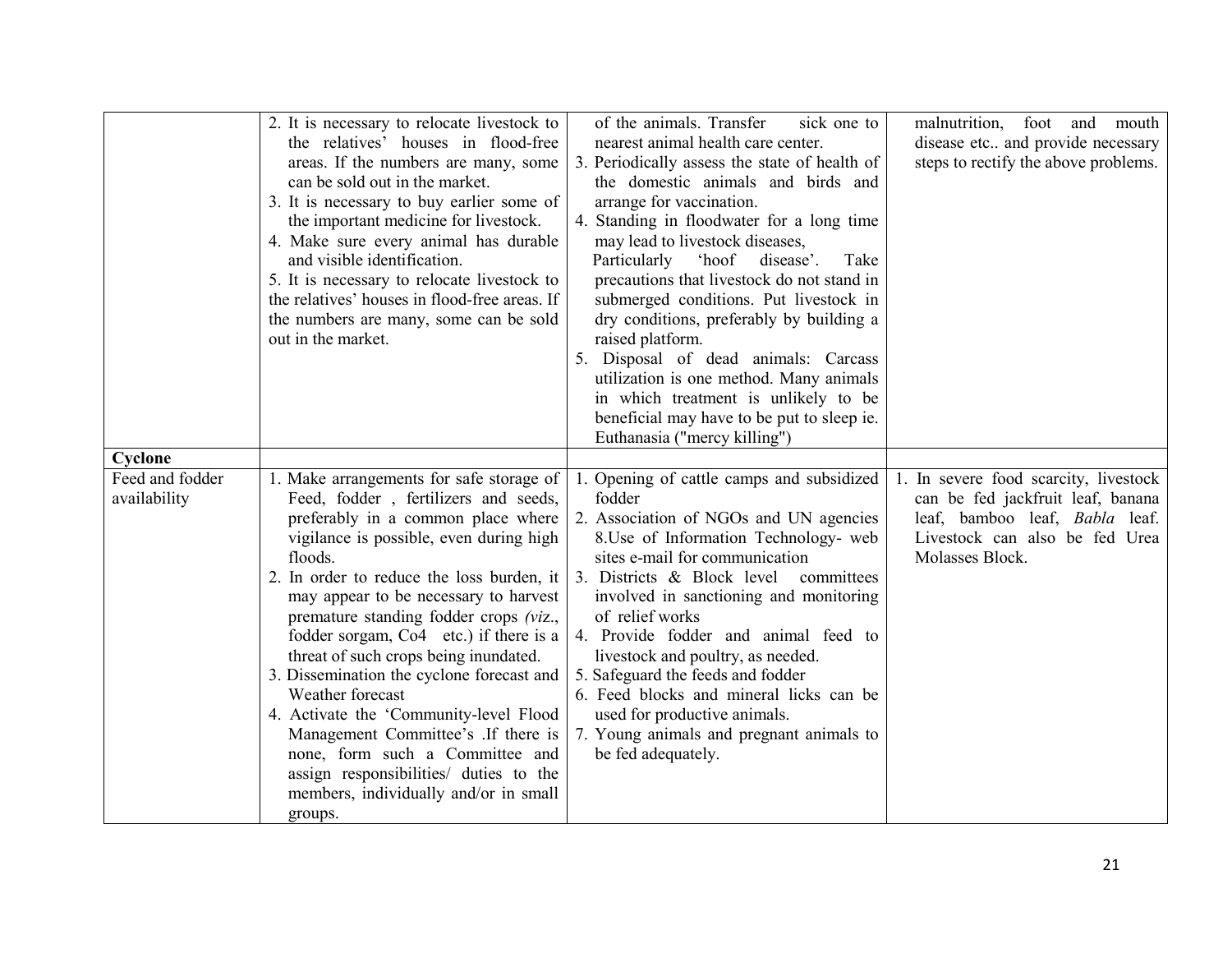|                                   | 5. Field demonstration on paddy straw<br>enrichment,<br>silage<br>making<br>and<br>cultivation of fodder grass.                                                                                                 |                                                                                                                                                                                                                                                                                                                                                                                                                                                                                                                                      |                                                                                                                                                                                                                                                                                                                                                         |
|-----------------------------------|-----------------------------------------------------------------------------------------------------------------------------------------------------------------------------------------------------------------|--------------------------------------------------------------------------------------------------------------------------------------------------------------------------------------------------------------------------------------------------------------------------------------------------------------------------------------------------------------------------------------------------------------------------------------------------------------------------------------------------------------------------------------|---------------------------------------------------------------------------------------------------------------------------------------------------------------------------------------------------------------------------------------------------------------------------------------------------------------------------------------------------------|
| Drinking water                    | 1. Install a hand pump and obtain enough<br>large containers to water your animals<br>for at least a week                                                                                                       | Water from contaminated sources can be<br>treated by using commercially available<br>halogen-releasing<br>tablets;<br>freshly<br>released halogen is supposed to kill<br>unwanted<br>bacteria<br>other<br>and<br>microbiological elements present in<br>water. These water purifying tablets are<br>available on the market at affordable<br>costs<br>2. Provide drinking water to livestock and<br>poultry, as needed.<br>3. Install a hand pump and obtain enough<br>large containers to water your animals for at<br>least a week | 1. During and after disaster times,<br>livestock should not drink water of<br>ditches and of polluted cultivable<br>water bodies. After ebbing of flood<br>water, newly grown grass should<br>not be fed, but some rainfall would<br>decrease the toxicity of the grass.<br>2. Awareness camps on infection<br>through water spread to be<br>conducted. |
| Health and disease<br>management  | disseminate<br>Develop<br>and<br>public<br>1.<br>education materials on the care of<br>animal in emergencies, disasters and<br>emphasize<br>evacuations<br>that<br>and<br>encourage self-reliance among owners. | 1. Provide care for injured and diseased<br>animals<br>2. An important problem that has to be<br>faced during disaster management of<br>animals is the disposal of dead animals.<br>This poses acute problems during floods<br>and cyclone, as the number of animals<br>dying would be enormous. Most states<br>fallen<br>animal<br>management<br>have<br>utilization<br>and<br>carcass<br>programs<br>program. Admittedly, one administrative<br>group does not uniformly handle these.                                             | 1. Livestock face many epidemic<br>diseases after a flood. The major<br>diseases of animals in the flood<br>affected areas are anthrax, diarrhea,<br>malnutrition, foot and mouth<br>disease etc and provide necessary<br>steps to rectify the above problems.                                                                                          |
| <b>Heat wave and</b><br>cold wave |                                                                                                                                                                                                                 |                                                                                                                                                                                                                                                                                                                                                                                                                                                                                                                                      |                                                                                                                                                                                                                                                                                                                                                         |
| Shelter/environment<br>management | 1. Construct the animal house depending<br>upon the geographical location of the<br>particular place, type of animals etc<br>2. Grow trees around the shelter.                                                  | 1. During the heat and cold wave temporary<br>structure should be provided to save the<br>livestock.<br>2. Take necessary alteration in the feed                                                                                                                                                                                                                                                                                                                                                                                     | 1. Providing the livestock with<br>standard veterinary check up after<br>the adverse climatic condition.<br>2. Ailing animals should be                                                                                                                                                                                                                 |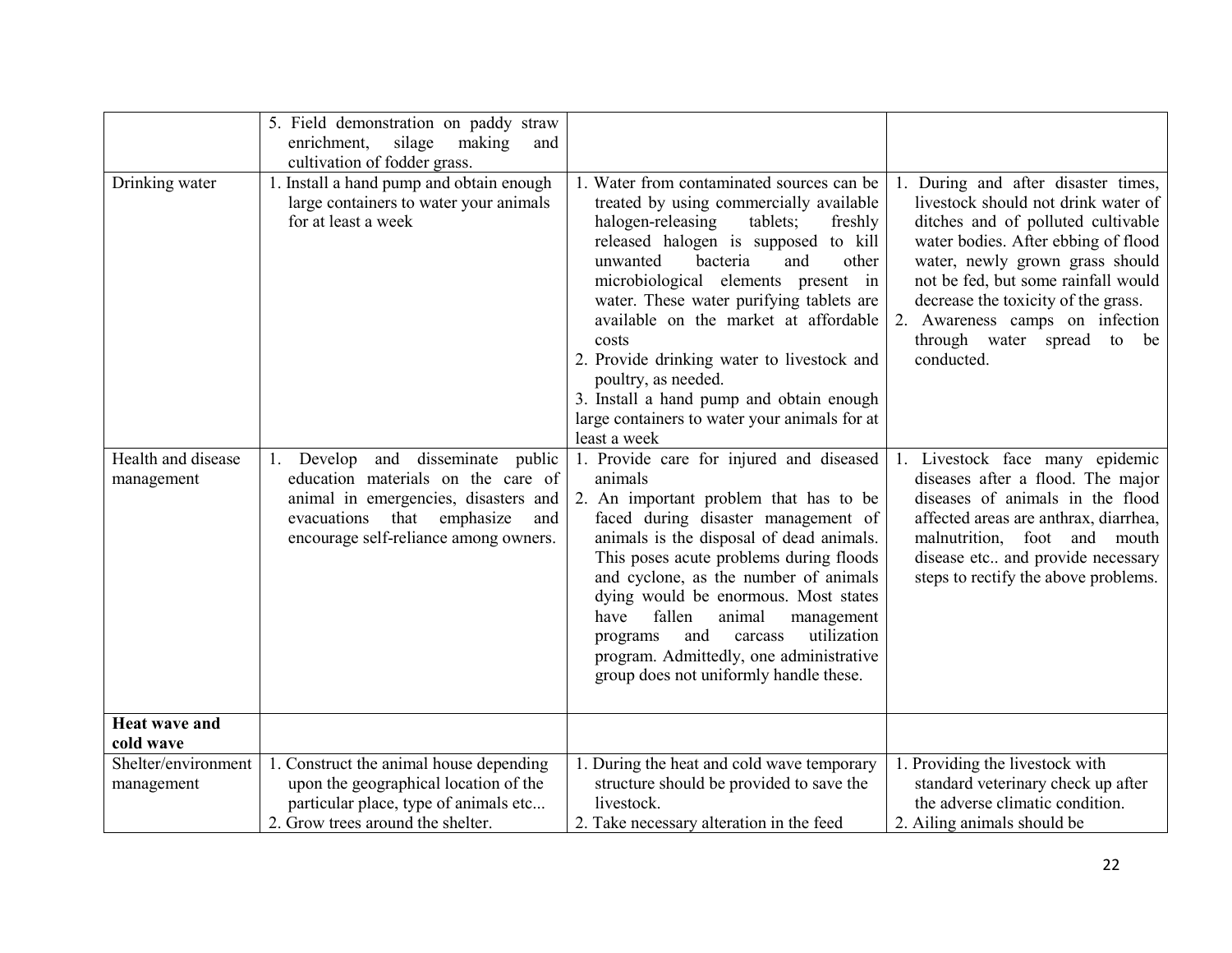|                                  |                                                                                                                                                                                                      | provided to the animals depending upon<br>the adverse climatic factor.<br>3. Providing the animals with ad libitum of<br>water and green fodder during the heat<br>wave and provide them with anti stress<br>drugs. | segregated and provide them with<br>necessary care.                                                                          |
|----------------------------------|------------------------------------------------------------------------------------------------------------------------------------------------------------------------------------------------------|---------------------------------------------------------------------------------------------------------------------------------------------------------------------------------------------------------------------|------------------------------------------------------------------------------------------------------------------------------|
| Health and disease<br>management | 1. Daily check up the health status of the<br>animals.<br>2. Vaccinate the animals periodically.<br>3. Educate the farmers on disease<br>management during the heat wave and<br>cold wave situation. | 1. Care must be take to reduce the<br>environmental stress.<br>2. Get advice from the technical persons<br>about the management of stressful<br>environment.                                                        | 1. Provide the animals with<br>supplemental feeding to regain the<br>body condition which lost during<br>the stressful time. |

# 2.5.2 Poultry

|                                 | <b>Suggested contingency measures</b>                                                                                                                                                                                                                                                                                                                                                                                                                                          |                                                                                  |                                                                                                                                                                                                                                    |  |
|---------------------------------|--------------------------------------------------------------------------------------------------------------------------------------------------------------------------------------------------------------------------------------------------------------------------------------------------------------------------------------------------------------------------------------------------------------------------------------------------------------------------------|----------------------------------------------------------------------------------|------------------------------------------------------------------------------------------------------------------------------------------------------------------------------------------------------------------------------------|--|
|                                 | <b>Before the event</b>                                                                                                                                                                                                                                                                                                                                                                                                                                                        | During the event                                                                 | After the event                                                                                                                                                                                                                    |  |
| <b>Drought</b>                  |                                                                                                                                                                                                                                                                                                                                                                                                                                                                                |                                                                                  |                                                                                                                                                                                                                                    |  |
| Feed and fodder<br>availability | 1. Development of poultry strains which<br>are drought resistant.<br>2. Manufacturing poultry feed at<br>subsidized rate by using damaged<br>grains and oil cake.<br>3. Educate the public about, how drought<br>affects plants, grazing animals, and<br>livestock management, and what<br>options exist.<br>4. Monitoring of Rainfall and likely<br>drought scenario from the beginning<br>by Natural Disaster Management<br>Division<br>5. Timely declaration of drought and | 1. Provide feed to poultry, as needed.<br>2. Consider feeding alternative feeds. | 1. At community level, collect and<br>distribute feed, as needed.<br>2. At community level, help negotiate<br>soft-term credits for the poor<br>families to restore economic<br>activities (e.g., Animal Husbandry<br>activities). |  |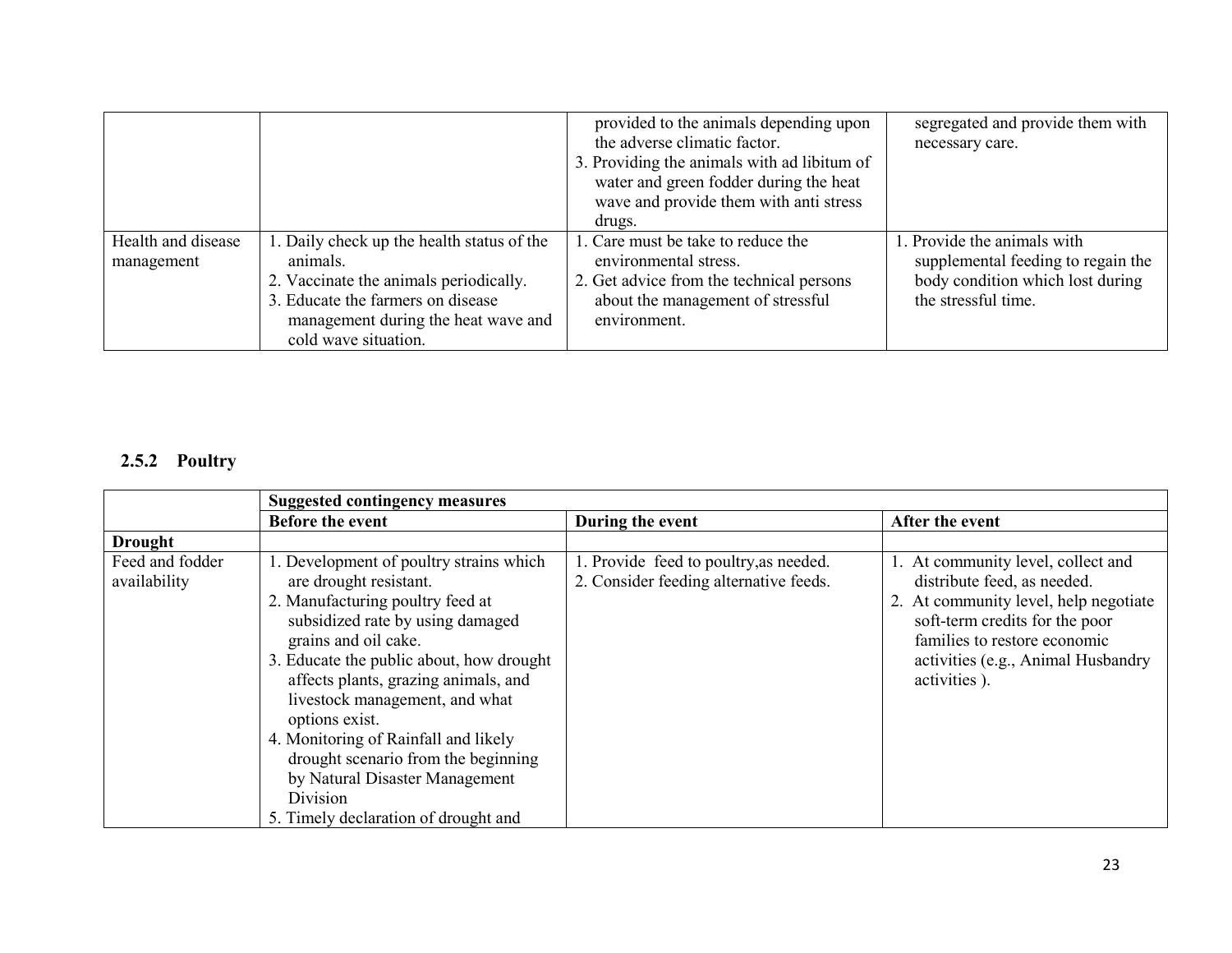|                                  | initiation of drought relief measures                                                                                                                                                                                                                                                                                                                                                                                                                                                   |                                                                                                                                                                                                                                                                                                                                                                                                     |                                                                                                                                                                                                                                                                                                                                                               |
|----------------------------------|-----------------------------------------------------------------------------------------------------------------------------------------------------------------------------------------------------------------------------------------------------------------------------------------------------------------------------------------------------------------------------------------------------------------------------------------------------------------------------------------|-----------------------------------------------------------------------------------------------------------------------------------------------------------------------------------------------------------------------------------------------------------------------------------------------------------------------------------------------------------------------------------------------------|---------------------------------------------------------------------------------------------------------------------------------------------------------------------------------------------------------------------------------------------------------------------------------------------------------------------------------------------------------------|
| Drinking water                   | 1. Construction of check dams and water<br>reservoirs.<br>2. Construction of rain harvesting<br>structures.<br>3. Practice proper water conserving<br>management systems.                                                                                                                                                                                                                                                                                                               | Birds water requirements may double<br>during hot weather. If birds do not meet<br>their water needs, they may refuse to<br>eat, experience lowered production, and<br>become sick.                                                                                                                                                                                                                 | 1. Educate the farmers about the<br>judicious usage of water for<br>animals and how to save the water.<br>2. Tree planting to be implemented to<br>a major extent.<br>3. Repair work in the water channels<br>and water resources to be carried<br>out.                                                                                                       |
| Health and disease<br>management | State should organize a disaster<br>1.<br>management group in the Department<br>dealing with Animal Husbandry and<br>veterinary service with specially<br>trained staff, epidemiological data $\&$<br>communication facilities.<br>2. The required field staff should be kept<br>in constant readiness throughout the<br>vulnerable months of the year. During<br>lean period, the team should undertake<br>preparedness and relief exercise to test<br>their efficacy and preparedness | Bring the Birds to the protection camps<br>organized by the Animal Husbandry<br>department and get suitable ideas about<br>the draught management practices.                                                                                                                                                                                                                                        | Segregate the ailing birds and fed<br>them with suitable ration to<br>overcome the post draught effect.                                                                                                                                                                                                                                                       |
| <b>Floods</b>                    |                                                                                                                                                                                                                                                                                                                                                                                                                                                                                         |                                                                                                                                                                                                                                                                                                                                                                                                     |                                                                                                                                                                                                                                                                                                                                                               |
| Feed and fodder<br>availability  | 1. Collect and store enough feed for birds<br>during flood.<br>2. The stored feed should have the longer<br>self life.                                                                                                                                                                                                                                                                                                                                                                  | 1. Feed the birds with uncontaminated<br>feed.<br>2. Feed storage building or tent should be<br>rodent proof                                                                                                                                                                                                                                                                                        | 1. Shells of snails and other mollusks,<br>rice husks, oil-cake and extra<br>household food may be used as<br>supplementary feed for poultry.                                                                                                                                                                                                                 |
| Drinking water                   | 1. Collect and store enough potable<br>water for birds during flood                                                                                                                                                                                                                                                                                                                                                                                                                     | 1. Water from contaminated sources can be<br>treated by using commercially available<br>halogen-releasing<br>tablets;<br>freshly<br>released halogen is supposed to kill<br>unwanted<br>bacteria<br>and<br>other<br>microbiological elements present in<br>water. These water purifying tablets are<br>available on the market at affordable<br>costs<br>2. Provide drinking water to livestock and | During flood and post flood times,<br>poultry should not be provide with<br>the drink water of ditches and of<br>polluted cultivable water bodies.<br>After ebbing of flood water, newly<br>grown grass should not be fed, but<br>some rainfall would decrease the<br>toxicity of the grass.<br>2. Awareness camps on infection<br>through water spread to be |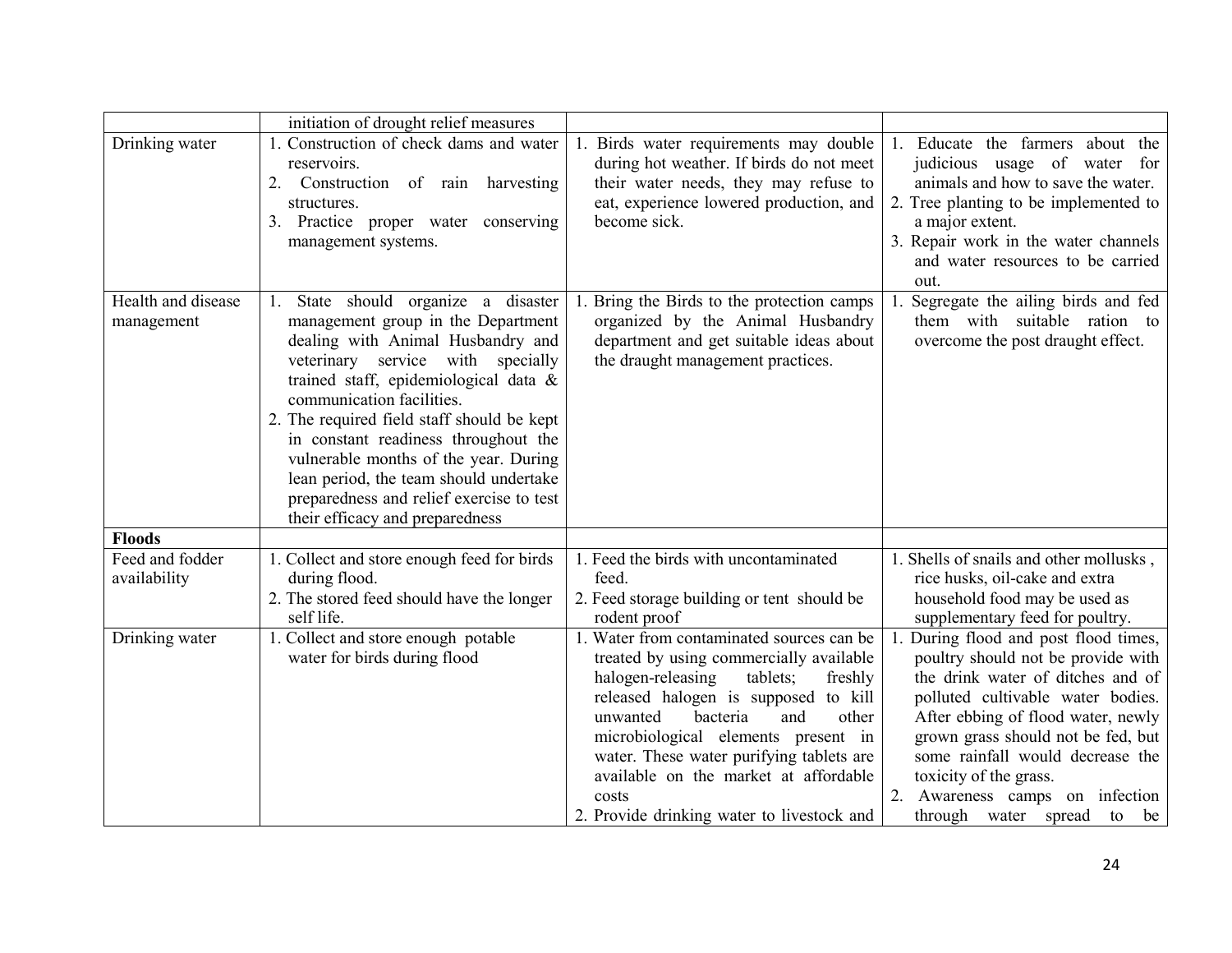| Health and disease              | 1. Ensure that poultry have access to high                                                                                                                                                                                                                    | poultry, as needed.<br>3. Install a hand pump and obtain enough<br>large containers to water your poultry<br>for at least a week<br>Disease affected birds and ailing birds                                                                                                                                                                                                                                                                                                                                                          | conducted.<br>1. Provide the birds with adequate feed                                                                                                                                                                                                                                                                                                                        |
|---------------------------------|---------------------------------------------------------------------------------------------------------------------------------------------------------------------------------------------------------------------------------------------------------------|--------------------------------------------------------------------------------------------------------------------------------------------------------------------------------------------------------------------------------------------------------------------------------------------------------------------------------------------------------------------------------------------------------------------------------------------------------------------------------------------------------------------------------------|------------------------------------------------------------------------------------------------------------------------------------------------------------------------------------------------------------------------------------------------------------------------------------------------------------------------------------------------------------------------------|
| management                      | areas in which to perch, if they are in a<br>flood-prone area, as well as to food<br>and clean water.<br>2. Maintain<br>the block with proper<br>vaccination<br>3. Essential drugs should be keeping in<br>hand using during the disaster.                    | should be separated and treated or<br>culled and dispose it properly.                                                                                                                                                                                                                                                                                                                                                                                                                                                                | and water which is free from<br>contamination.<br>2. Feed the birds with supplemental<br>minerals in order to the bring the<br>birds to its normal productive life.                                                                                                                                                                                                          |
| Cyclone                         |                                                                                                                                                                                                                                                               |                                                                                                                                                                                                                                                                                                                                                                                                                                                                                                                                      |                                                                                                                                                                                                                                                                                                                                                                              |
| Feed and fodder<br>availability | 1. If the potential risk for the<br>livestock/poultry is deemed very high,<br>minimize loss by selling before the<br>cyclone, keep the money in a bank and<br>start afresh after the cyclone.<br>2. Be ready at any time to overcome the<br>natural disaster. | 1. Transfer the birds from the low lying<br>area to the elevated grounds or a<br>common shelter.<br>2. Dead birds should be disposed in proper<br>way to in order to prevent the disease<br>transmission.                                                                                                                                                                                                                                                                                                                            | 1. Before housing the birds to the<br>original shed, shed should be<br>sanitized.<br>2. The feed fed to the birds should be<br>check for ant contamination.                                                                                                                                                                                                                  |
| Drinking water                  | 1. Collect and store enough potable water<br>for birds during flood                                                                                                                                                                                           | Water from contaminated sources can be<br>treated by using commercially available<br>halogen-releasing<br>tablets;<br>freshly<br>released halogen is supposed to kill<br>other<br>unwanted<br>bacteria<br>and<br>microbiological elements present in<br>water. These water purifying tablets are<br>available on the market at affordable<br>costs<br>2. Provide drinking water to livestock and<br>poultry, as needed.<br>3. Install a hand pump and obtain enough<br>large containers to water your poultry<br>for at least a week | During flood and post flood times,<br>poultry should not be provide with<br>the drink water of ditches and of<br>polluted cultivable water bodies.<br>After ebbing of flood water, newly<br>grown grass should not be fed, but<br>some rainfall would decrease the<br>toxicity of the grass.<br>2. Awareness' camps on infection<br>through water spread to be<br>conducted. |
| Health and disease              | 1. Maintain the block with proper                                                                                                                                                                                                                             | 1. Disease affected birds and ailing birds                                                                                                                                                                                                                                                                                                                                                                                                                                                                                           | 1. Provide the birds with adequate feed                                                                                                                                                                                                                                                                                                                                      |
| management                      | vaccination                                                                                                                                                                                                                                                   | should be separated and treated or                                                                                                                                                                                                                                                                                                                                                                                                                                                                                                   | and water which is free from                                                                                                                                                                                                                                                                                                                                                 |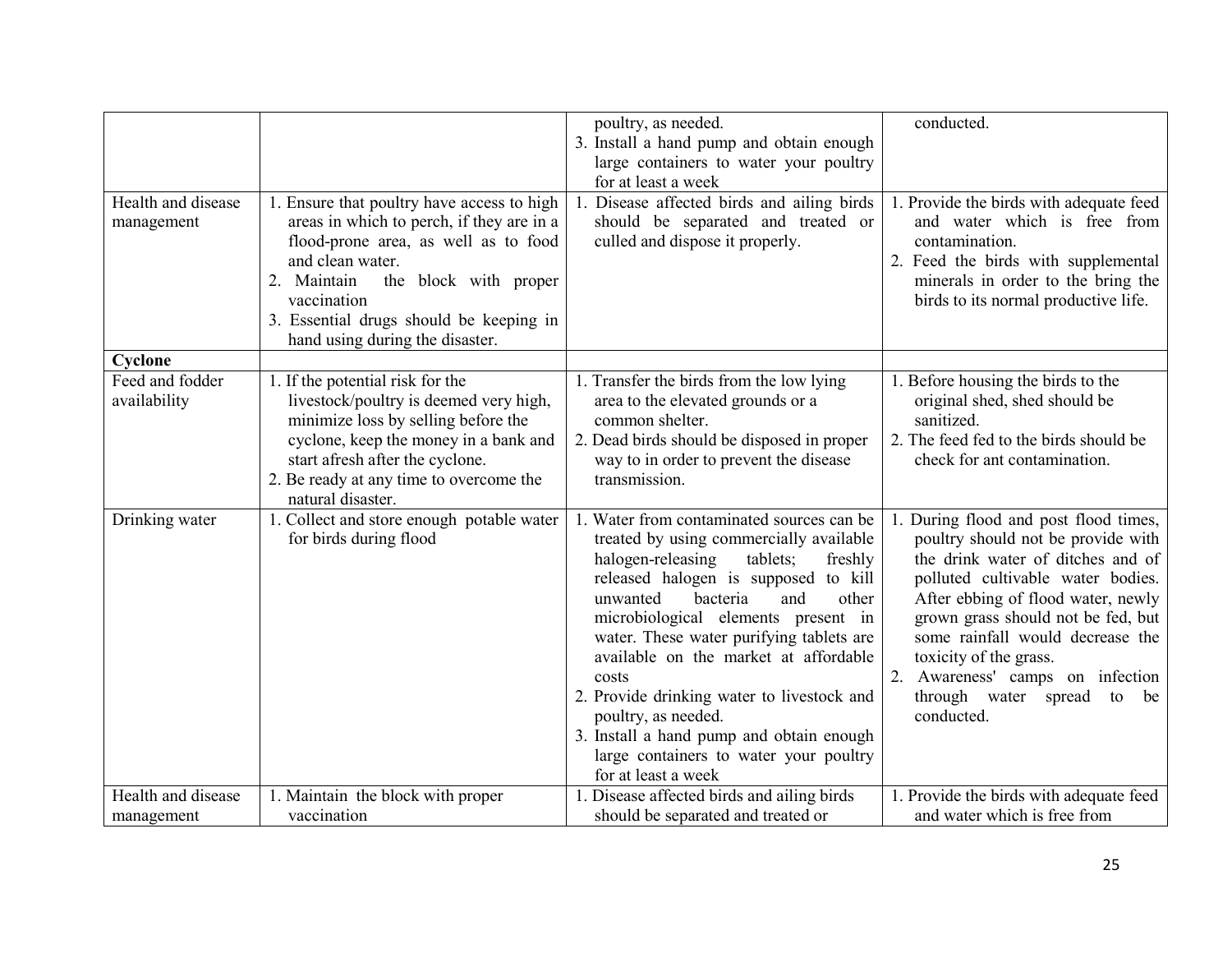|                                                              | 2. Essential drugs should be keeping in<br>hand using during the disaster.                                                                                                                                                                                                 | culled and dispose it properly.<br>2. Tent or temporary shed should free from<br>rodents and predators.                                                                                                                                                                                                                                                                                       | contamination.<br>2. Feed the birds with supplemental<br>minerals in order to the bring the<br>birds to its normal productive life.                                                        |
|--------------------------------------------------------------|----------------------------------------------------------------------------------------------------------------------------------------------------------------------------------------------------------------------------------------------------------------------------|-----------------------------------------------------------------------------------------------------------------------------------------------------------------------------------------------------------------------------------------------------------------------------------------------------------------------------------------------------------------------------------------------|--------------------------------------------------------------------------------------------------------------------------------------------------------------------------------------------|
| Heat wave and cold wave<br>Shelter/environment<br>management | 1. Construct the Poultry shed depending<br>upon the geographical location of the<br>particular place, type of<br>Birds<br>(Layer/Broiler), number of birds etc<br>2. Grow trees around the shelter which<br>will prevent or reduce the direct heat<br>wave in to the shed. | heat and cold wave<br>During the<br>temporary structure should be provided<br>to save the poultry and keep the bird<br>with normal productivity.<br>2. Take necessary alteration in the feed<br>provided to the birds depending upon<br>the adverse climatic factor.<br>3. Providing the animals with ad libitum of<br>water during the heat wave and provide<br>them with anti stress drugs. | 1. Providing the poultry with standard<br>veterinary check up after the<br>adverse climatic condition.<br>2. Ailing birds should be segregated<br>and provide them with necessary<br>care. |
| Health and disease<br>management                             | 1. Routine health check up should be<br>done.<br>2. Keep an eye on the productive<br>performance of the birds.<br>3. Vaccinate the birds periodically.<br>Educate the farmers on disease<br>4<br>management during the heat wave and<br>cold wave situation.               | Care must be take to reduce the<br>environmental stress.<br>2. Get advice from the technical persons<br>about the management of stressful<br>environment.                                                                                                                                                                                                                                     | 1. Provide the birds with supplemental<br>feeding to regain the body<br>condition and return to the normal<br>production which lost during the<br>stressful time.                          |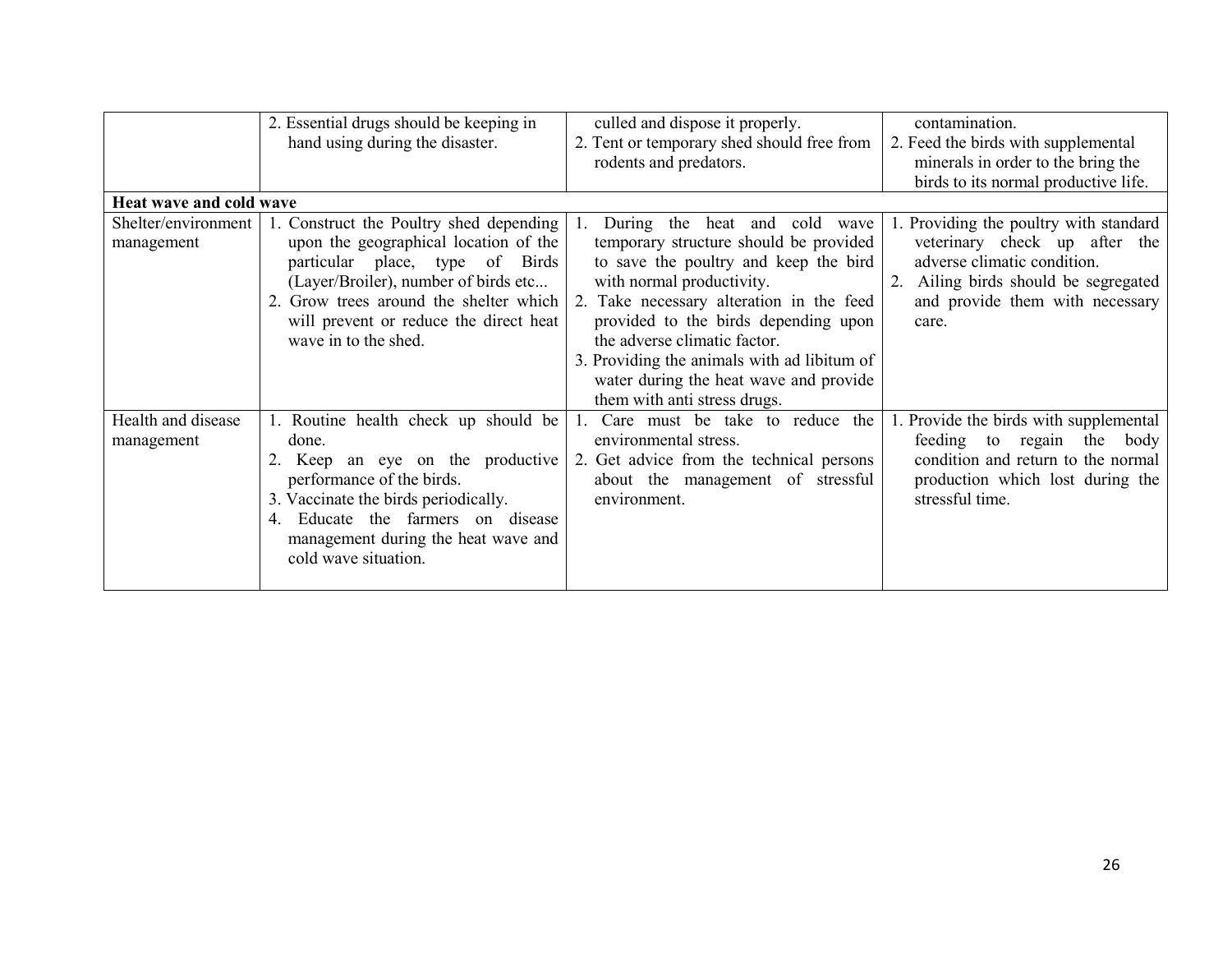## 2.5.3 Fisheries/ Aquaculture

|                                                                         | <b>Suggested contingency measures</b>                                                                                                                                                 |                                                                                                                                                                                                       |                                                                                                            |
|-------------------------------------------------------------------------|---------------------------------------------------------------------------------------------------------------------------------------------------------------------------------------|-------------------------------------------------------------------------------------------------------------------------------------------------------------------------------------------------------|------------------------------------------------------------------------------------------------------------|
|                                                                         | <b>Before the event</b>                                                                                                                                                               | During the event                                                                                                                                                                                      | After the event                                                                                            |
| 1) Drought                                                              |                                                                                                                                                                                       |                                                                                                                                                                                                       |                                                                                                            |
| A. Capture                                                              |                                                                                                                                                                                       |                                                                                                                                                                                                       |                                                                                                            |
| Marine                                                                  | Negligible changes                                                                                                                                                                    | Negligible changes                                                                                                                                                                                    | Negligible changes                                                                                         |
| Inland                                                                  |                                                                                                                                                                                       |                                                                                                                                                                                                       |                                                                                                            |
| (i) Shallow water depth due to insufficient                             | • Harvesting large individuals                                                                                                                                                        | • Harvesting large individuals                                                                                                                                                                        | • Proper nutrition and                                                                                     |
| rains/inflow                                                            | • Move and enclose                                                                                                                                                                    | • Disposable of unwanted excess stock                                                                                                                                                                 | management of water                                                                                        |
|                                                                         | • Stacked into pens or in<br>smaller/confined areas                                                                                                                                   | • Stocking of desirable/special<br>individuals in brood stock ponds                                                                                                                                   | bodies to improve<br>remaining stock                                                                       |
| (ii) Changes in water quality                                           | Negligible changes in water quality                                                                                                                                                   | Negligible changes in water quality                                                                                                                                                                   | Negligible changes in water<br>quality                                                                     |
| <b>B.</b> Aquaculture                                                   |                                                                                                                                                                                       |                                                                                                                                                                                                       |                                                                                                            |
| (i) Shallow water in ponds due to insufficient                          | • Harvesting of the stock                                                                                                                                                             | • Harvesting of the stock                                                                                                                                                                             | • Steps to improve the quality                                                                             |
| rains/inflow                                                            |                                                                                                                                                                                       | • Transferring of smaller fishes to<br>artificial ponds (if available) for<br>tiding over the drought                                                                                                 | of stocked<br>fishes, via<br>supplementary feed/fertilizer<br>water quality management                     |
| (ii) Impact of salt load build up in ponds /<br>change in water quality | • Harvesting of the stock                                                                                                                                                             | $\overline{\bullet}$ Harvesting of the stock<br>• Transferring of smaller fishes to<br>artificial ponds (if available) for<br>tiding over the drought with water<br>from other source (less hardness) | • Steps to improve the quality<br>of stocked<br>fishes, via<br>feed/fertilizer water quality<br>management |
| 2) Floods                                                               |                                                                                                                                                                                       |                                                                                                                                                                                                       |                                                                                                            |
| A. Capture                                                              |                                                                                                                                                                                       |                                                                                                                                                                                                       |                                                                                                            |
| Marine                                                                  | Proper bunds and strengthening of<br>existing structures to prevent flooding<br>Ensure proper draining works to divert<br>flood water                                                 | Netting and strengthening of weaker<br>beach structures to prevent escaping of<br>fishes                                                                                                              | Improve the shore structures<br>and beaches                                                                |
| Inland                                                                  | • Proper fencing to prevent escaping of<br>fishes<br>• Increasing bund height and improve<br>bund strength<br>• Improve land drainage to allow easy and<br>quick flow of flood waters | • In extreme conditions, controlled<br>draining of flooded ponds<br>• Thinning of stock by harvesting of<br>larger individuals                                                                        | • Repair damaged bunds<br>• Collect and preserve existing<br>stock                                         |
| (i) Average compensation paid due to loss of<br>human life              | $\sim$ $\sim$                                                                                                                                                                         | $\overline{a}$                                                                                                                                                                                        | $\rightarrow$                                                                                              |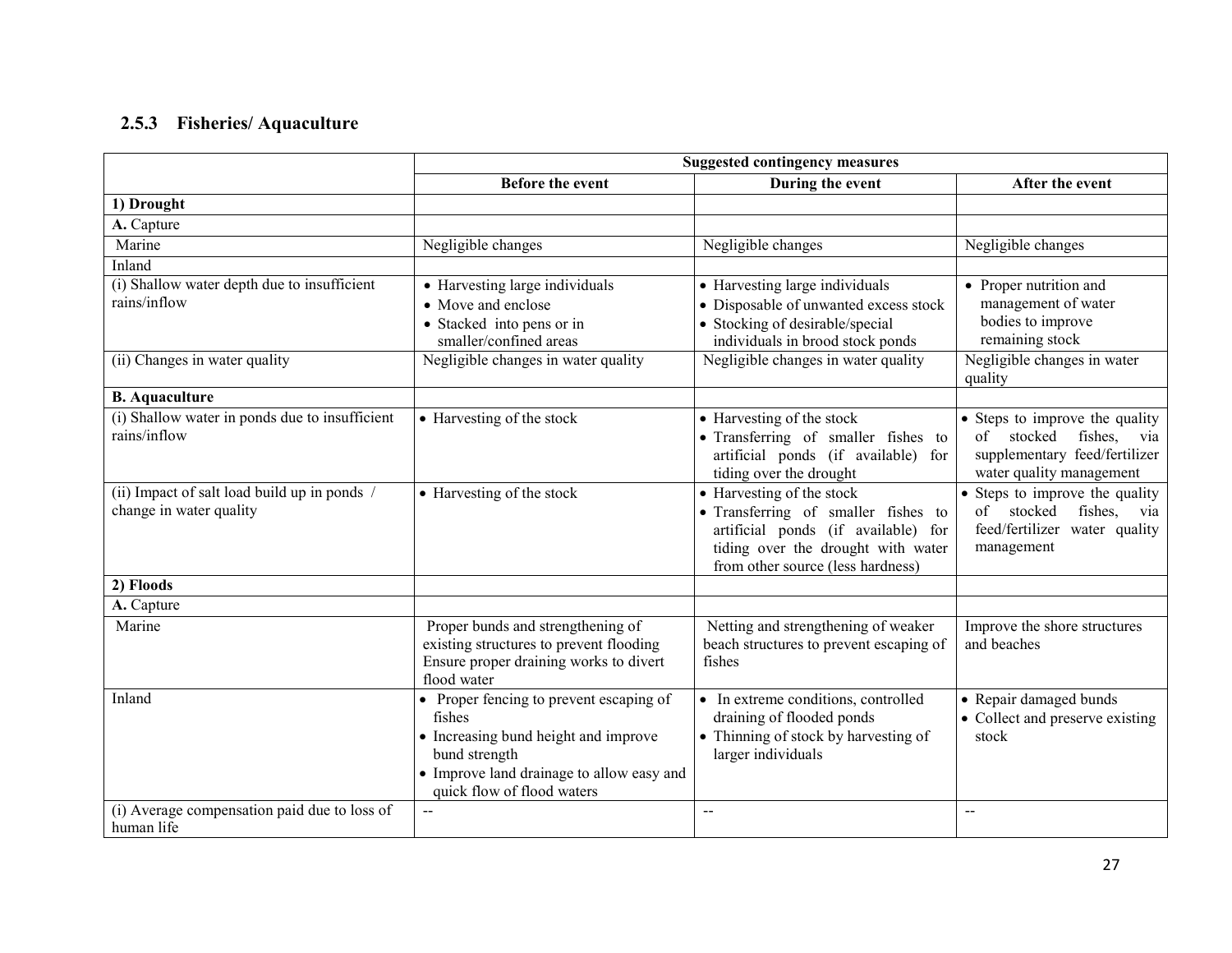| (ii) No. of boats / nets/damaged                         | $\sim$ $\sim$                                                                                                                                                                         | $-$                                                                                                                                     | $\sim$ $\sim$                                                                             |
|----------------------------------------------------------|---------------------------------------------------------------------------------------------------------------------------------------------------------------------------------------|-----------------------------------------------------------------------------------------------------------------------------------------|-------------------------------------------------------------------------------------------|
| (iii) No. of houses damaged                              | $- -$                                                                                                                                                                                 | $-$                                                                                                                                     | $-$                                                                                       |
| (iv) Loss of stock                                       | $\overline{\phantom{m}}$                                                                                                                                                              |                                                                                                                                         | $\sim$                                                                                    |
| (v) Changes in water quality                             | • Negligible changes                                                                                                                                                                  | • Flood water can bring parasites, and<br>increased turbidity – repair/correct<br>drainage to improve quick drainage<br>of flood waters | • Turbid waters may be<br>flushed off with fresh bore<br>well/well water                  |
| (vi) Health and diseases                                 | $\sim$ $\sim$                                                                                                                                                                         |                                                                                                                                         | $\sim$ $\sim$                                                                             |
| <b>B.</b> Aquaculture                                    |                                                                                                                                                                                       |                                                                                                                                         |                                                                                           |
| (i) Inundation with flood water                          | • Proper fencing to prevent escaping of<br>fishes<br>• Increasing bund height and improve<br>bund strength<br>• Improve land drainage to allow easy and<br>quick flow of flood waters | • In extreme conditions, controlled<br>draining of flooded ponds<br>• Thinning of stock by harvesting of<br>larger individuals          | • Repair damaged bunds<br>• Collect and preserve existing<br>stock                        |
| (ii) Water continuation and changes in water<br>quality  | • Negligible changes                                                                                                                                                                  | • Water can become turbid due to<br>flood waters, reduce stock to prevent<br>mortality                                                  | • Flushing of pond water with<br>bore-well water to improve<br>water quality              |
| (iii) Health and diseases                                | $\sim$ $\sim$                                                                                                                                                                         |                                                                                                                                         |                                                                                           |
| (iv) Loss of stock and inputs (feed, chemicals<br>etc)   | • Negligible changes                                                                                                                                                                  | • Harvesting of stock<br>• Shift reserve of brood stock to ponds<br>at elevated levels                                                  | • Selling remaining stock and<br>inundated equipment<br>immediately to minimize<br>losses |
| (v) Infrastructure damage (pumps, aerators,<br>huts etc) | • Dismantling of pumps, aerators and<br>other equipment and shifting to safer<br>zones                                                                                                | • Salvaging of inundated pumps,<br>aerators and other equipment and<br>shifting to safer zones                                          | • Selling remaining stock and<br>inundated equipment<br>immediately to minimize<br>losses |

| 3. Cyclone / Tsunami                                            |                                       |                                                                                |                                                                                     |
|-----------------------------------------------------------------|---------------------------------------|--------------------------------------------------------------------------------|-------------------------------------------------------------------------------------|
| A. Capture                                                      |                                       |                                                                                |                                                                                     |
| Marine                                                          | Move fisher folk to higher/safer zone | Keep vigil of any trapped person<br>and keep rescue operations on red<br>alert | Assess damage and take up<br>measures to build structures<br>to check beach erosion |
| (i) Average compensation paid due to loss<br>of fishermen lives |                                       |                                                                                |                                                                                     |
|                                                                 |                                       | --                                                                             |                                                                                     |
| (ii) Avg. no. of boats / nets/damaged                           | $- -$                                 | --                                                                             |                                                                                     |